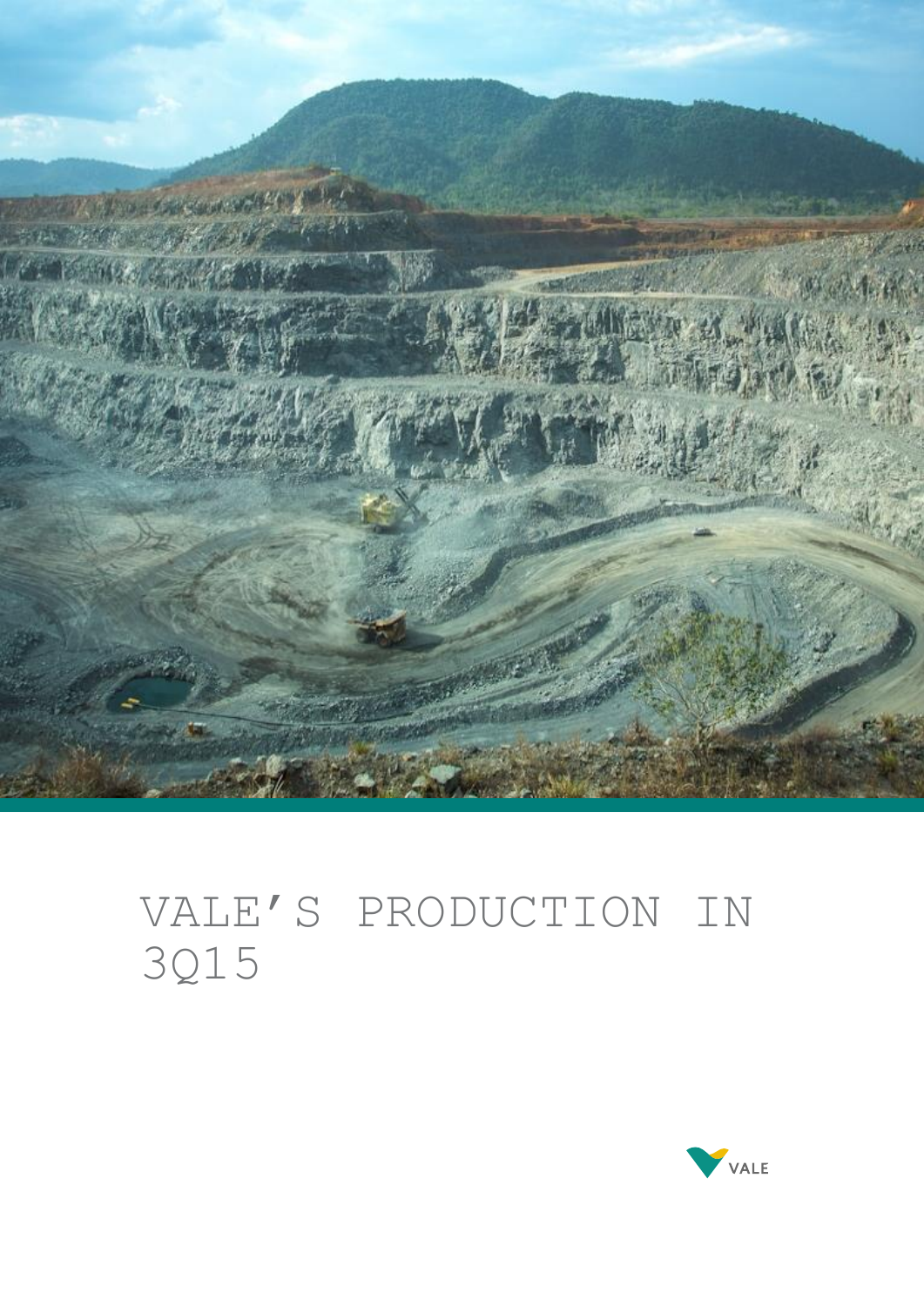www.vale.com rio@vale.com Tel.: (55 21) 3814-4540

# Investor Relations Department

Rogério T. Nogueira André Figueiredo Carla Albano Miller Fernando Mascarenhas Andrea Gutman Bruno Siqueira Claudia Rodrigues Marcio Loures Penna Mariano Szachtman Renata Capanema

BM&F BOVESPA: VALE3, VALE5 NYSE: VALE, VALE.P HKEx: 6210, 6230 EURONEXT PARIS: VALE3, VALE5 LATIBEX: XVALO, XVALP

This press release may include statements that present Vale's expectations about future events or results. All statements, when based upon expectations about the future and not on historical facts, involve various risks and uncertainties. Vale cannot guarantee that such statements will prove correct. These risks and uncertainties include factors related to the following: (a) the countries where we operate, especially Brazil and Canada; (b) the global economy; (c) the capital markets; (d) the mining and metals prices and their dependence on global industrial production, which is cyclical by nature; and (e) global competition in the markets in which Vale operates. To obtain further information on factors that may lead to results different from those forecast by Vale, please consult the reports Vale files with the U.S. Securities and Exchange Commission (SEC), the Brazilian Comissão de ValoresMobiliários (CVM), the French Autorité des Marchés Financiers (AMF), and The Stock Exchange of Hong Kong Limited, and in particular the factors discussed under "Forward-Looking Statements" and "Risk Factors" in Vale's annual report on Form 20-F.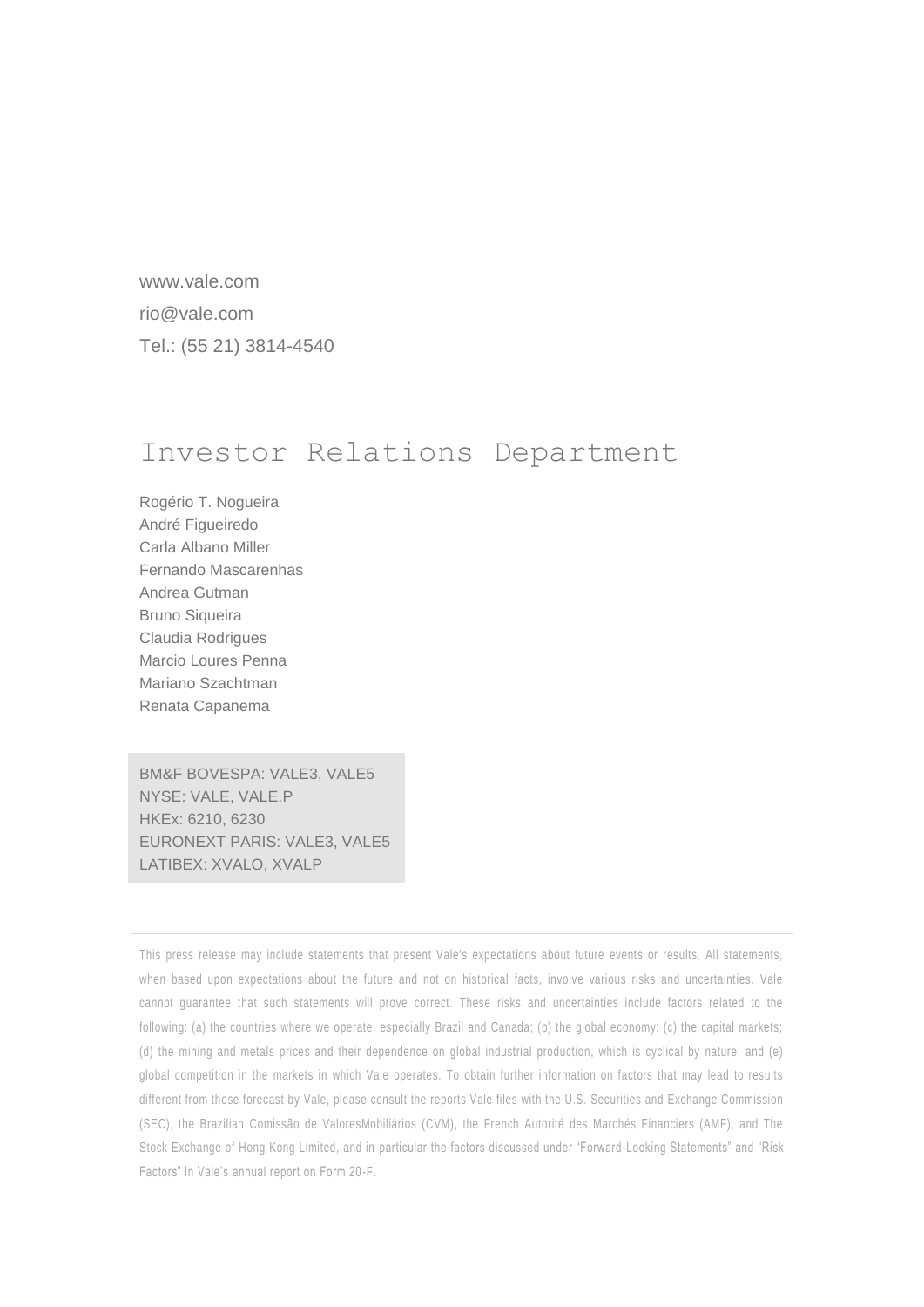

# Production highlights

Rio de Janeiro, October 19, 2015 – Vale S.A. (Vale) reached 88.2 Mt of iron ore production<sup>1</sup> in the third quarter of 2015 (3Q15), representing the highest quarterly production in Vale's history.

As part of our previously announced strategy, less efficient operations, including beneficiation plants in the Feijão, Jangada, Pico, Fabrica and Brucutu operations, totaling annual capacity of 13 Mt, were shut down in 3Q15. Nonetheless productivity gains in other operations partially offset the production stoppage at the above mentioned beneficiation plants. The iron ore volume acquired from third parties was also reduced in 3Q15.

Production in 9M15 – excluding iron ore acquired from third parties and Samarco's attributable production – reached the new record of 248.0 Mt, 11.8 Mt higher than in 9M14.

Vale's pellet production in 9M15, excluding Samarco's attributable production of 10.7 Mt, was 35.8 Mt – a historical record, driven by the start-up of the Tubarão 8 pellet plant and the good performance of the Oman, Fabrica and Vargem Grande pellet plants.

Nickel production reached 71,600 t in 3Q15, 6.7% higher than in 2Q15 as a result of the better performance of the operations in Indonesia and New Caledonia after the maintenance shutdowns in 2Q15.

Copper production reached 99,300 t in 3Q15, 5.3% lower than in 2Q15 as a result of the planned maintenance shutdowns in Sudbury.

Gold production reached 100,000 oz in 3Q15, the best performance ever for a third quarter, as a result of Salobo´s record production.

Coal production reached 2.1 Mt in 3Q15, 2.0% higher than in 2Q15, as a result of the good performance of Moatize, which produced 1.322 Mt driven by improvements in the performance of the coal processing plant.

 $\overline{a}$ 



<sup>&</sup>lt;sup>1</sup> Excluding Samarco's attributable production and iron ore acquired from third parties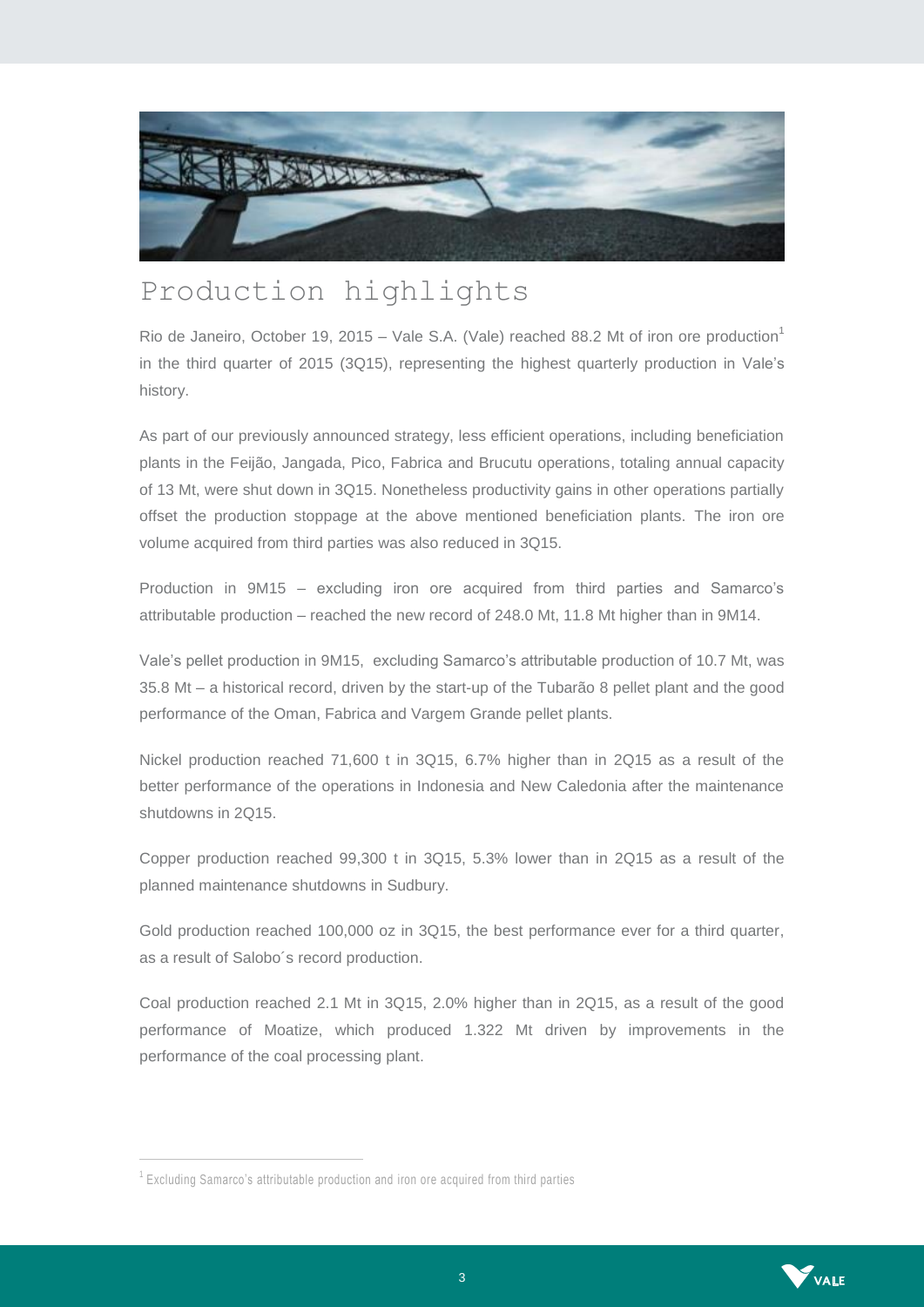# **Production summary**

|                         |        |             |             |         |         |           | % change  |           |
|-------------------------|--------|-------------|-------------|---------|---------|-----------|-----------|-----------|
| 000' metric tons        | 3Q15   | <b>2Q15</b> | <b>3Q14</b> | 9M15    | 9M14    | 3Q15/2Q15 | 3Q15/3Q14 | 9M15/9M14 |
| Iron ore                |        |             |             |         |         |           |           |           |
| Own production          | 88,225 | 85.290      | 85.731      | 248,038 | 236.242 | 3.4%      | 2.9%      | 5.0%      |
| TPP <sup>2</sup>        | 2.514  | 4.021       | 2.696       | 9.430   | 9.088   | $-37.5%$  | $-6.8%$   | 3.8%      |
| Total                   | 90.739 | 89.311      | 88.427      | 257.468 | 245.330 | 1.6%      | 2.6%      | 4.9%      |
| $Pe$ llets <sup>1</sup> | 12.196 | 12,237      | 11.444      | 35.821  | 31,323  | $-0.3%$   | 6.6%      | 14.4%     |
| Manganese               | 644    | 554         | 654         | 1.790   | 1.629   | 16.4%     | $-1.4%$   | 9.9%      |
| Coal                    | 2.052  | 2.012       | 2.340       | 5.759   | 6.335   | 2.0%      | $-12.3%$  | $-9.1%$   |
| <b>Nickel</b>           | 71.6   | 67.1        | 72.1        | 208     | 201     | 6.7%      | $-0.7%$   | 3.1%      |
| Copper <sup>3</sup>     | 99.3   | 104.9       | 104.8       | 311     | 274     | $-5.3%$   | $-5.3%$   | 13.5%     |
| Potash                  | 125    | 111         | 140         | 344     | 345     | 11.7%     | $-10.9%$  | $-0.4%$   |
| Phosphate rock          | 1.935  | 2.114       | 2.158       | 6.041   | 6.212   | $-8.5%$   | $-10.4%$  | $-2.8%$   |

<sup>1</sup> Excluding Samarco's attributable production.

² TPP = Third party purchases

<sup>3</sup> Including Lubambe's attributable production.

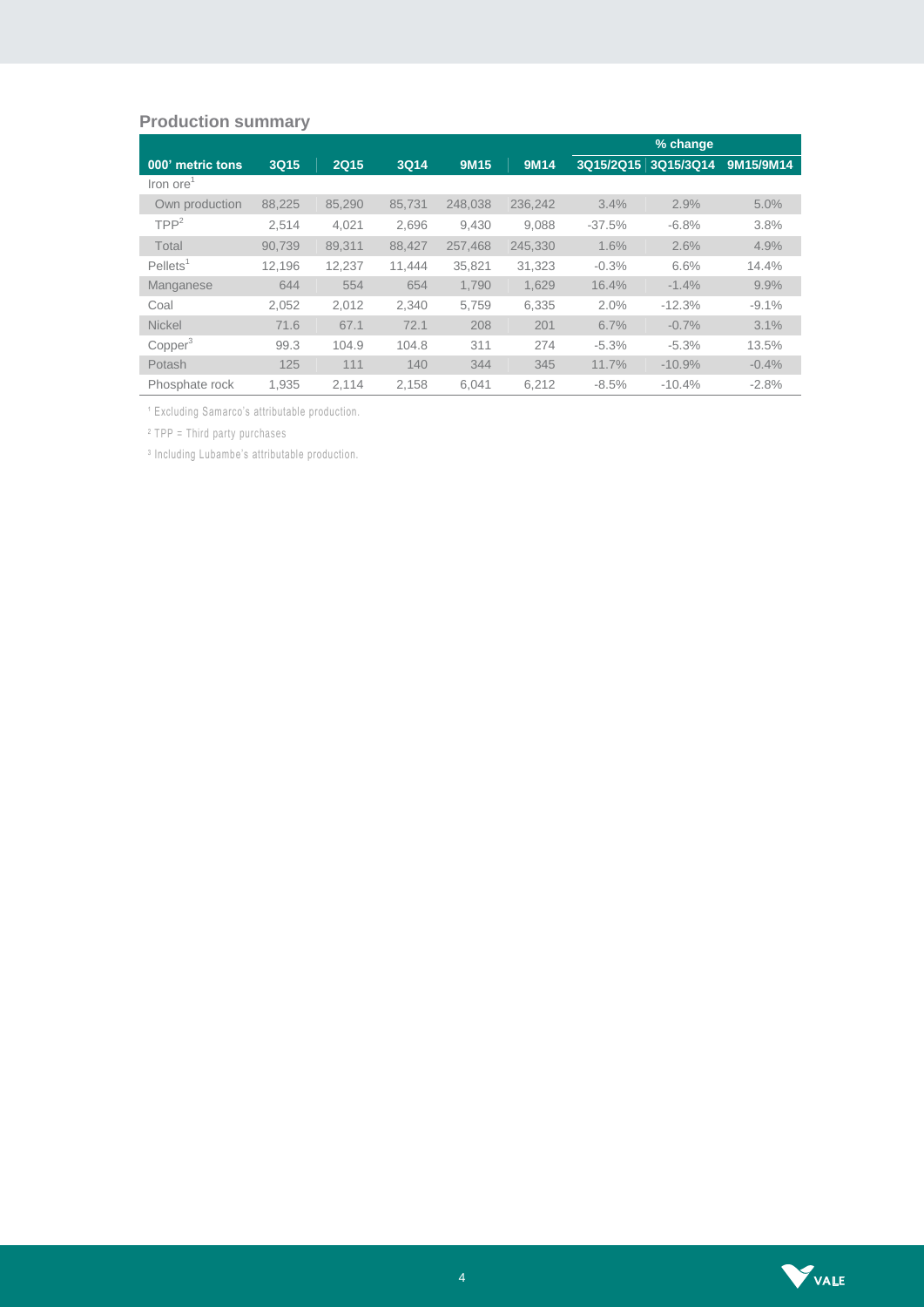

# Iron Ore

|                       |        |             |             |         |             |           | % change  |           |
|-----------------------|--------|-------------|-------------|---------|-------------|-----------|-----------|-----------|
| 000' metric tons      | 3Q15   | <b>2Q15</b> | <b>3Q14</b> | 9M15    | <b>9M14</b> | 3Q15/2Q15 | 3Q15/3Q14 | 9M15/9M14 |
| Northern System       | 33,889 | 31,609      | 32,153      | 93,019  | 84,799      | 7.2%      | 5.4%      | 9.7%      |
| Carajás               | 33,889 | 31,609      | 32,153      | 93,019  | 84,799      | 7.2%      | 5.4%      | 9.7%      |
| Southeastern System   | 31,246 | 29,054      | 28,714      | 86,168  | 81,010      | 7.5%      | 8.8%      | 6.4%      |
| <b>Itabira</b>        | 9,787  | 9,419       | 9,579       | 26,511  | 25,861      | 3.9%      | 2.2%      | 2.5%      |
| Minas Centrais        | 11,187 | 9,974       | 8,975       | 30,060  | 25,824      | 12.2%     | 24.6%     | 16.4%     |
| Mariana               | 10,272 | 9,661       | 10,159      | 29,597  | 29,325      | 6.3%      | 1.1%      | 0.9%      |
| Southern System       | 22,049 | 23,346      | 23,236      | 65,193  | 66,139      | $-5.6%$   | $-5.1%$   | $-1.4%$   |
| Paraopeba             | 6.648  | 7,567       | 7,454       | 19,874  | 22,056      | $-12.1%$  | $-10.8%$  | $-9.9%$   |
| Vargem Grande         | 7,554  | 7,330       | 6,755       | 20,772  | 18,873      | 3.1%      | 11.8%     | 10.1%     |
| Minas Itabirito       | 7,847  | 8,449       | 9,027       | 24,548  | 25,210      | $-7.1\%$  | $-13.1%$  | $-2.6%$   |
| Midwestern System     | 1,041  | 1,281       | 1,629       | 3,657   | 4,294       | $-18.7%$  | $-36.1%$  | $-14.8%$  |
| Corumbá               | 627    | 891         | 1,081       | 2,411   | 2,767       | $-29.6%$  | $-42.0%$  | $-12.9%$  |
| Urucum                | 414    | 390         | 548         | 1,246   | 1,527       | 6.0%      | $-24.4%$  | $-18.4%$  |
| <b>IRON ORE</b>       | 88,225 | 85,290      | 85,731      | 248,038 | 236,242     | 3.4%      | 2.9%      | 5.0%      |
| TPP <sup>1</sup>      | 2,514  | 4,021       | 2,696       | 9,430   | 9,088       | $-37.5%$  | $-6.8%$   | 3.8%      |
| <b>IRON ORE + TPP</b> | 90,739 | 89,311      | 88,427      | 257,468 | 245,330     | 1.6%      | 2.6%      | 4.9%      |
| Samarco <sup>2</sup>  | 3,884  | 3,666       | 3,761       | 11,128  | 9,323       | 6.0%      | 3.3%      | 19.4%     |

<sup>1</sup> Third Parties Purchase

² Vale's attributable production capacity of 50%.

# **Production summary**

Iron ore production – excluding iron ore acquired from third parties and Samarco's attributable production – of 88.2 Mt in 3Q15 was the highest quarterly production in Vale's history. Production was 3.4% and 2.9% higher than in 2Q15 and 3Q14, respectively.

As part of our previously announced strategy, less efficient operations, including beneficiation plants in the Feijão, Jangada, Pico, Fabrica and Brucutu operations, totaling annual capacity of 13Mt, were shut down in 3Q15. Nonetheless productivity gains in other operations partially offset the production stoppage at the above mentioned beneficiation plants. The iron ore volume acquired from third parties was also reduced in 3Q15.

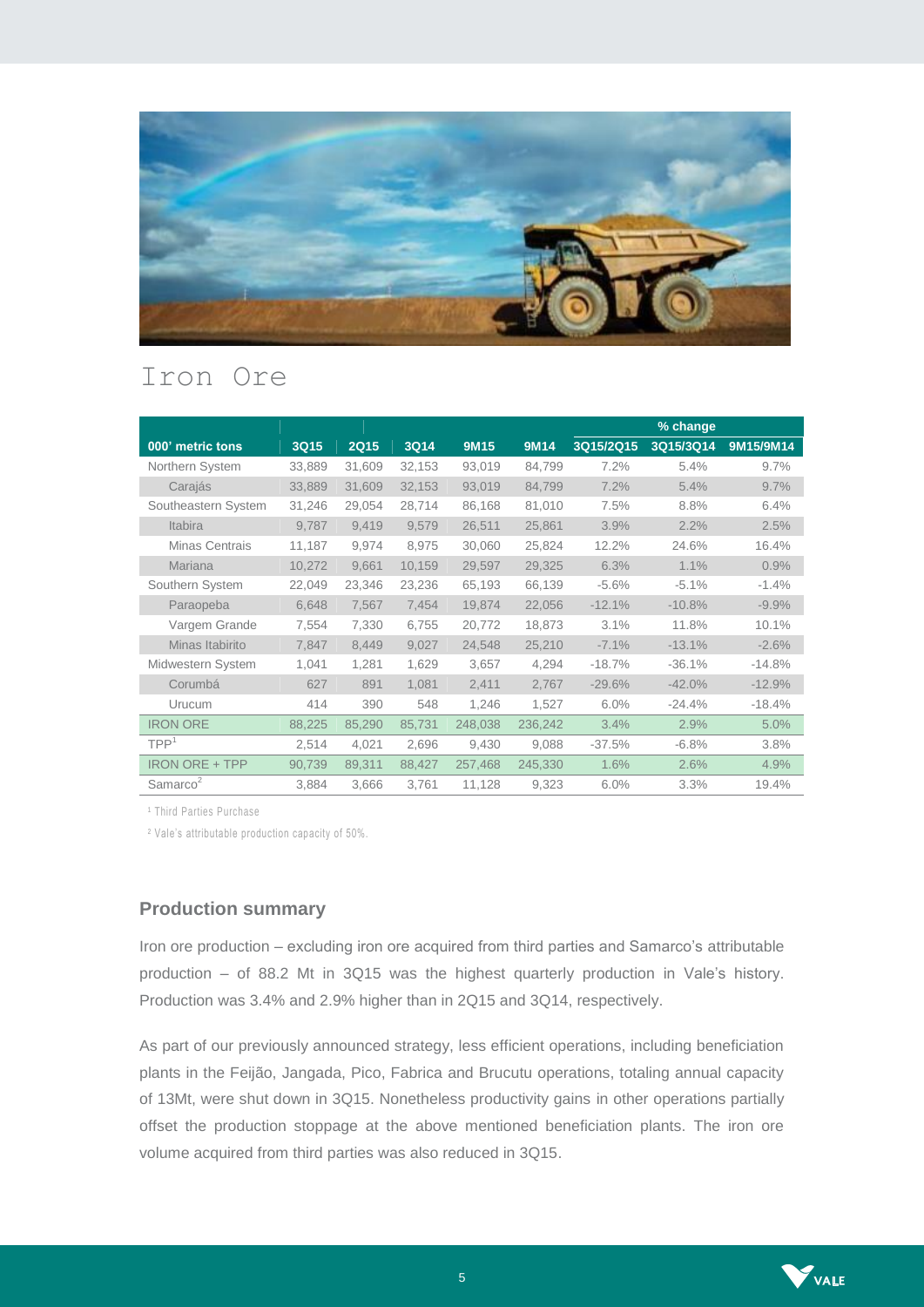#### **Northern system**

Carajás production reached 33.9 Mt in 3Q15, the highest for a third quarter and 2.3 Mt higher than in 2Q15 and 1.7 Mt higher than in 3Q14, mostly due to the ramp-up of the N4WS and N5S mines and the greater capacity utilization of Plant 2.

Production from the N4WS mine reached 10.9 Mt in 3Q15, 11.2% higher than in 2Q15 whilst production from the N5S extension mine reached 7.0 Mt in 3Q15. Average product grade was 65.1% of iron ore, 1.5% of silica, 1.6% of alumina and 0.084% of phosphorus.

Production from Plant 2 reached 7.6 Mt in 3Q15, 2.0 Mt higher than in 2Q15.

#### **Southeastern system**

The Southeastern System, which encompasses the Itabira, Minas Centrais and Mariana mining hubs, produced 31.2 Mt in 3Q15, 2.2 Mt and 2.5 Mt higher than in 2Q15 and in 3Q14, respectively.

Production at the Itabira mining hub was 9.8 Mt, 3.9% and 2.2% higher than in 2Q15 and 3Q14, respectively. The increase in production in 3Q15 was mostly driven by the ramp-up of the Conceição II plant and the resumption of production at the original Cauê beneficiation plant after the production interruption for the ties-ins of the new Cauê Itabiritos plant in 2Q15.

Production at the Minas Centrais mining hub was 11.2 Mt in 3Q15, 1.2 Mt and 2.2 Mt higher than in 2Q15 and in 3Q14, respectively, as a result of the ramp-up of the  $5<sup>th</sup>$  beneficiation line in the Brucutu processing plant which produced 1.4 Mt in 3Q15.

Production at the Mariana mining hub was 10.3 Mt, 6.3% and 1.1% higher than in 2Q15 and 3Q14, respectively, after the scheduled maintenance stoppages carried out in 2Q15.

#### **Southern system**

The Southern System, composed of the Paraopeba, Vargem Grande and Minas Itabirito mining hubs, produced 22.0 Mt in 3Q15, 5.6% and 5.1% lower than in 2Q15 and 3Q14, respectively.

Production at the Paraopeba mining hub was 0.9 Mt and 0.8 Mt lower than in 2Q15 and 3Q14, respectively, as a result of the shutdown of the Feijão and Jangada plants in July 2015. Both the Feijão and Jangada processing plants have higher beneficiation costs and deliver a lower quality product. The shutdown of these plants was a result of Vale´s strategy of reducing its production of high cost, low quality products.

Production at the Vargem Grande mining hub was 3.1% and 11.8% higher than in 2Q15 and in 3Q14, respectively, as a result of the ramp-up of the Vargem Grande II plant and the

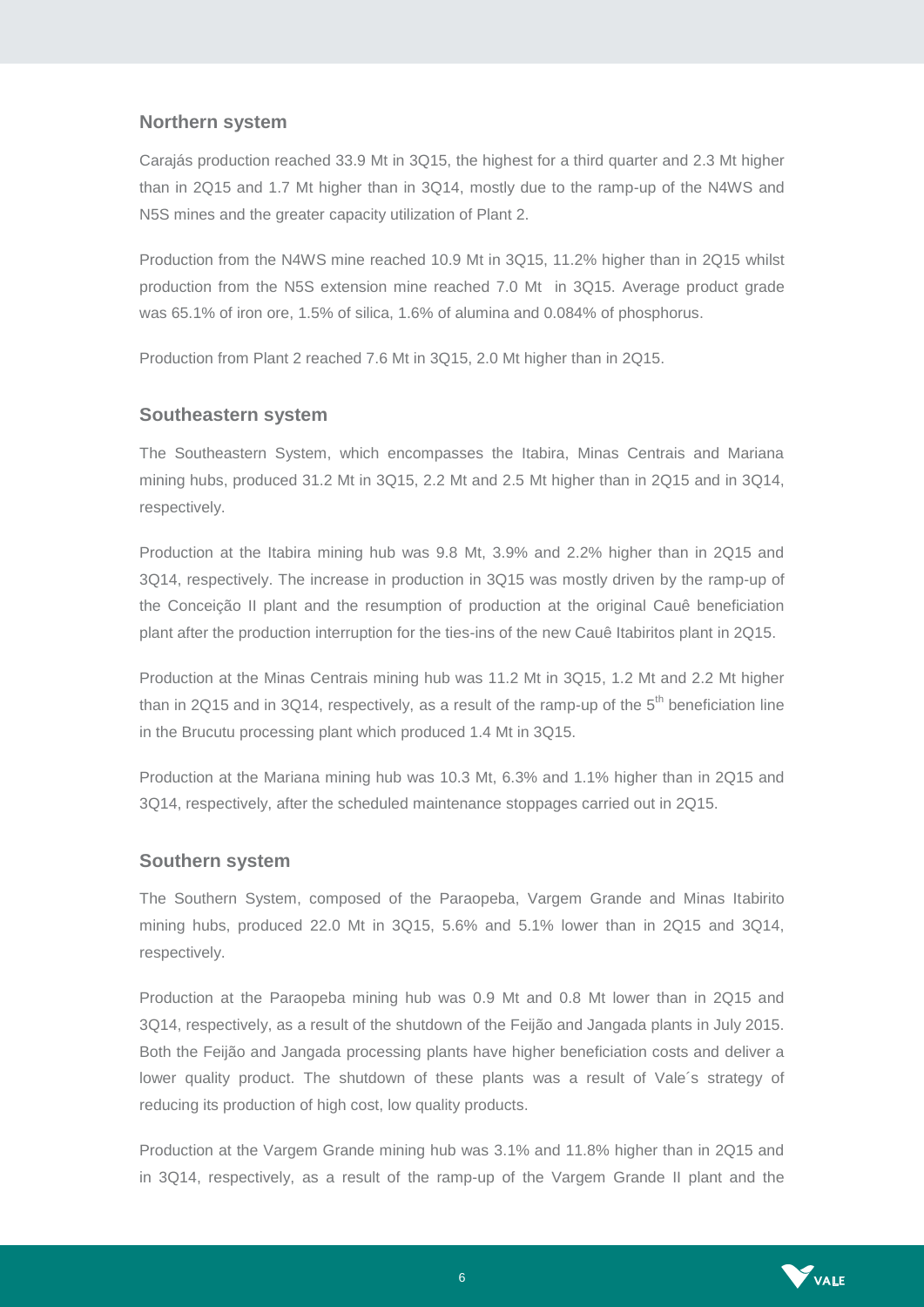Abóboras II dry processing plant. The output from the Vargem Grande II plant was 1.5 Mt in 3Q15, corresponding to 60% of the plant´s nominal capacity of 10 Mtpy. Abóboras II, a dry processing plant with nominal capacity of 3 Mtpy, produced 0.9 Mt in 3Q15.

Production at the Minas Itabirito mining hub reached 7.8 Mt, 7.1% and 13.1% lower than in 2Q15 and 3Q14, respectively, as a result of our strategy to reduce production of lower quality products. Production was reduced at the Fabrica and Pico mines.

#### **Midwestern system**

The Midwestern System, comprising the Urucum and the Corumbá mining hubs, produced 1.0 Mt in 3Q15, 0.2 Mt and 0.6 Mt lower than in 2Q15 and 3Q14, respectively. The reduction in the Corumbá production is part of Vale's strategy to optimize inventory levels.

### **Samarco**

In 3Q15 Samarco's pellet feed production (mostly dedicated to the production of Samarco´s pellets) was 3.9 Mt, 6.0% and 3.3% higher than in 2Q15 and 3Q14, respectively, as a result of better operational performance.

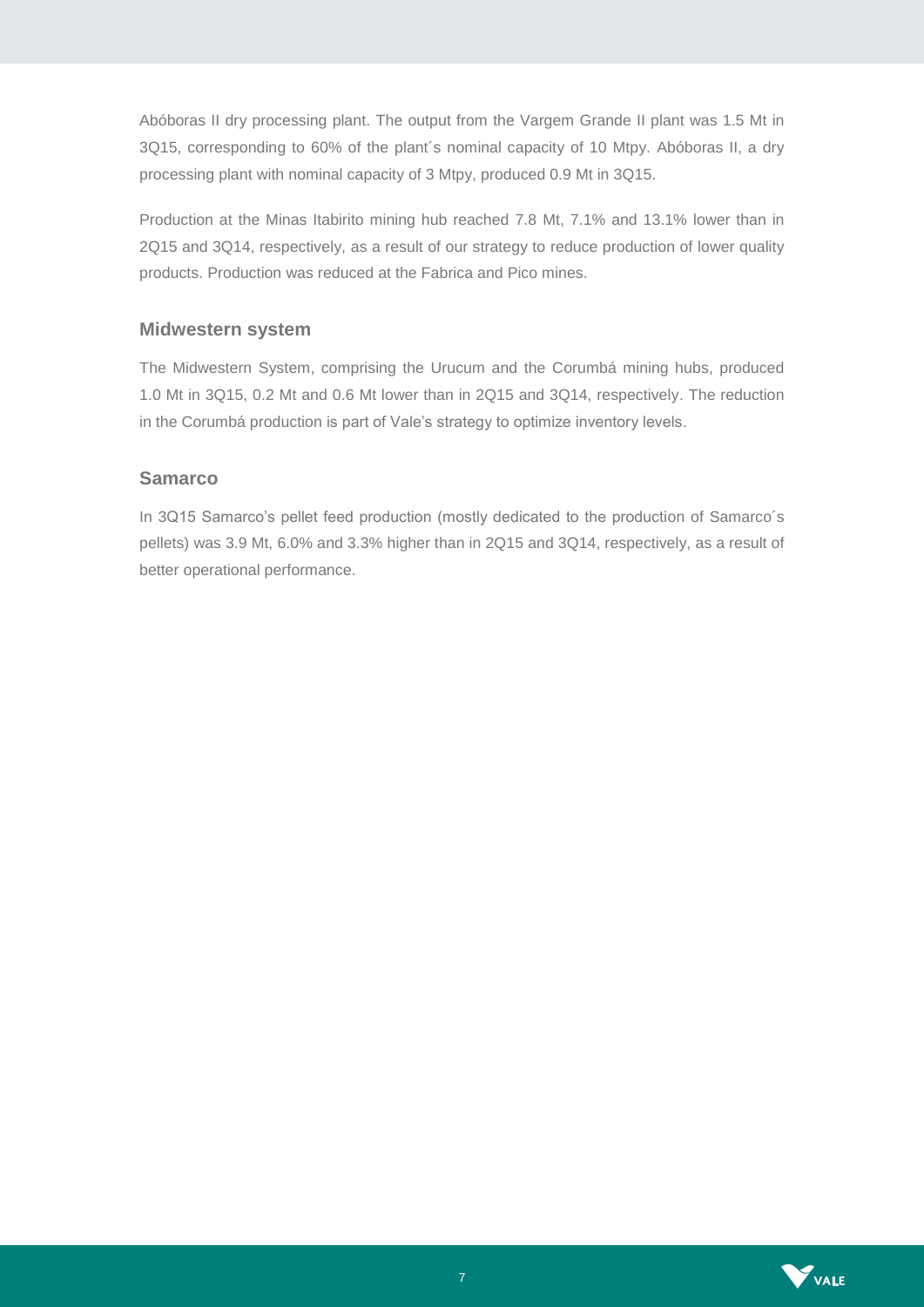

# Pellets

|                            |        |             |        |        |        |           | % change  |           |
|----------------------------|--------|-------------|--------|--------|--------|-----------|-----------|-----------|
| 000' metric tons           | 3Q15   | <b>2Q15</b> | 3Q14   | 9M15   | 9M14   | 3Q15/2Q15 | 3Q15/3Q14 | 9M15/9M14 |
| Southeastern System        | 7.200  | 7.199       | 6.698  | 21.520 | 17.093 | $0.0\%$   | 7.5%      | 25.9%     |
| Itabrasco (Tubarão 3)      | 1,052  | 1,135       | 1,127  | 3,313  | 3,344  | $-7.3%$   | $-6.6%$   | $-0.9%$   |
| Hispanobras (Tubarão 4)    | 1.122  | 1.135       | 1.096  | 3.309  | 3.294  | $-1.2%$   | 2.3%      | 0.5%      |
| Nibrasco (Tubarão 5 and 6) | 2.180  | 2,228       | 2.363  | 6,649  | 7,082  | $-2.1%$   | $-7.7\%$  | $-6.1%$   |
| Kobrasco (Tubarão 7)       | 1.125  | 1.088       | 1.073  | 3,302  | 3.374  | 3.4%      | 4.9%      | $-2.1%$   |
| Tubarão 8                  | 1.720  | 1.613       | 1.039  | 4.948  | 1.234  | 6,6%      | 65,6%     | 301,1%    |
| Southern System            | 2,649  | 2.619       | 2.426  | 7,639  | 6,780  | 1.1%      | $9.2\%$   | 12.7%     |
| Fabrica                    | 946    | 951         | 882    | 2,753  | 2,432  | $-0.5%$   | 7.3%      | 13.2%     |
| Vargem Grande              | 1.702  | 1.667       | 1.545  | 4.886  | 4.348  | 2.1%      | 10.2%     | 12.4%     |
| Oman                       | 2.347  | 2,419       | 2.320  | 6.661  | 6.217  | $-3.0\%$  | 1.2%      | 7.2%      |
| <b>TOTAL PELLETS</b>       | 12,196 | 12,237      | 11.444 | 35.821 | 31.323 | $-0.3%$   | 6.6%      | 14.4%     |
| Samarco                    | 3.564  | 3.645       | 3.318  | 10.707 | 8.525  | $-2.2%$   | 7.4%      | 25.6%     |

<sup>'</sup> Vale's attributable production capacity of 50%.

# **Production overview**

Vale's pellet production, excluding Samarco's attributable production of 10.7 Mt, reached 35.8 Mt in 9M15. This was a historical production record, mainly driven by the ramp-up of the Tubarão 8 plant and the consistently good performance of the Oman, Vargem Grande and Fabrica pellet plants.

Vale's pellet production, excluding Samarco's attributable production of 3.6 Mt, reached 12.2 Mt in 3Q15. Production in 3Q15 was in line with 2Q15 and 6.6% higher than in 3Q14, mainly due to the ramp-up of the Tubarão 8 pellet plant.

#### **Southeastern system**

Production at the Tubarão pellet plants – Tubarão 3, 4, 5, 6, 7 and 8 – reached 7.2 Mt in 3Q15, in line with 2Q15 and 7.5% higher than in 3Q14, mostly due to the ramp-up of the Tubarão 8 pellet plant.

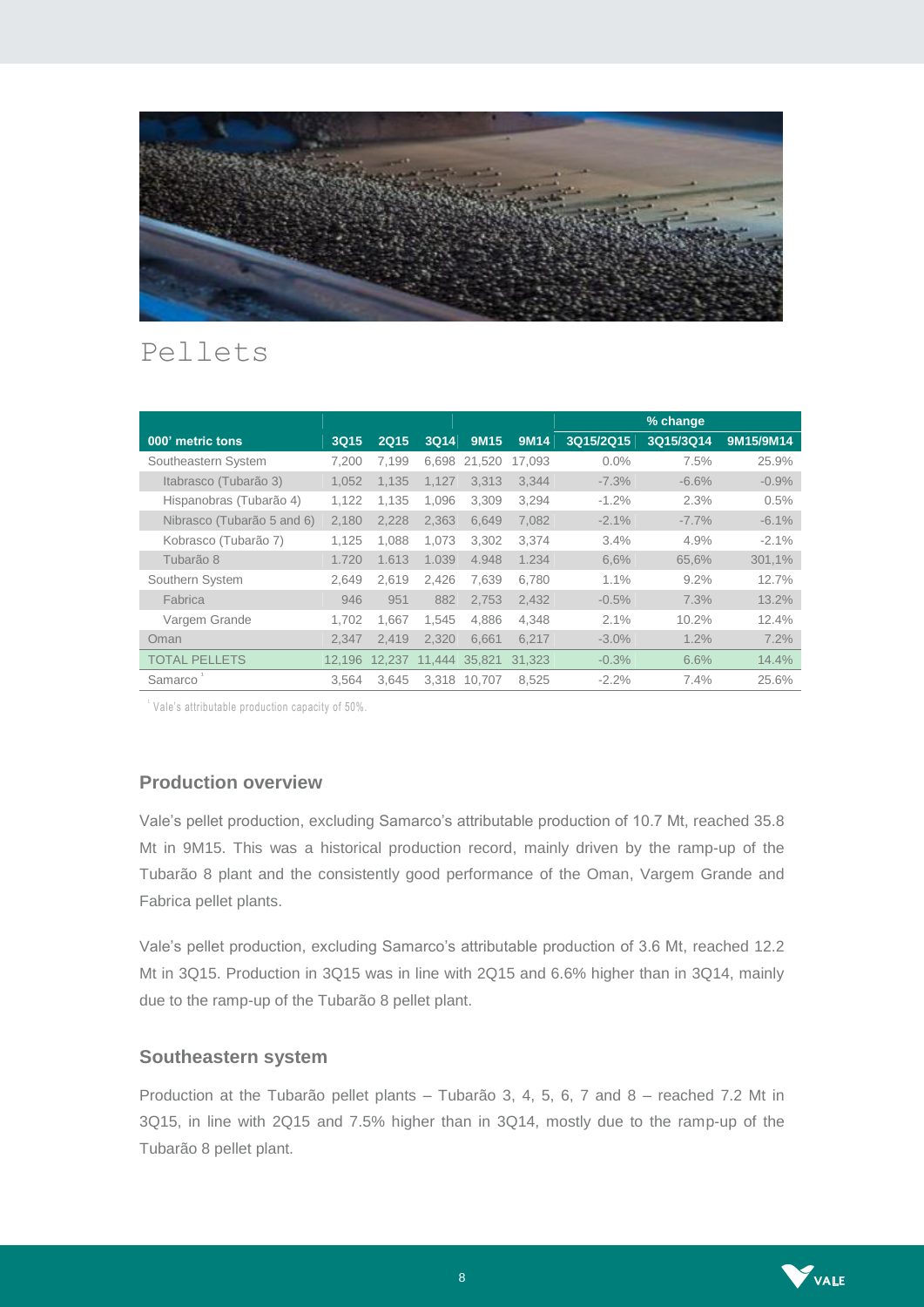Production at the Tubarão 5 and 6 pellet plant was 2.1% and 7.7% lower than in 2Q15 and 3Q14, respectively, as a result of a maintenance stoppage in the ball mill in July 2015.

### **Southern system**

Production at the Fábrica pellet plant was 0.9 Mt in 3Q15, in line with 2Q15 and 7.3% higher than in 3Q14, given the higher availability of pellet feed.

Production at the Vargem Grande pellet plant reached the historical record of 1.7 Mt, 2.1% and 10.2% higher than in 2Q15 and in 3Q14, respectively, due to the higher productivity of the plant.

# **Oman operations**

Production at the Oman pellet plant reached 2.3 Mt in 3Q15, 3.0% lower than in 2Q15, due to a scheduled maintenance stoppage. Oman posted a production record for a third quarter.

### **Samarco**

Samarco's attributable production was 3.6 Mt in 3Q15, in line with 2Q15 and 7.4% higher than in 3Q14, as a result of higher availability of pellet feed in 3Q15.

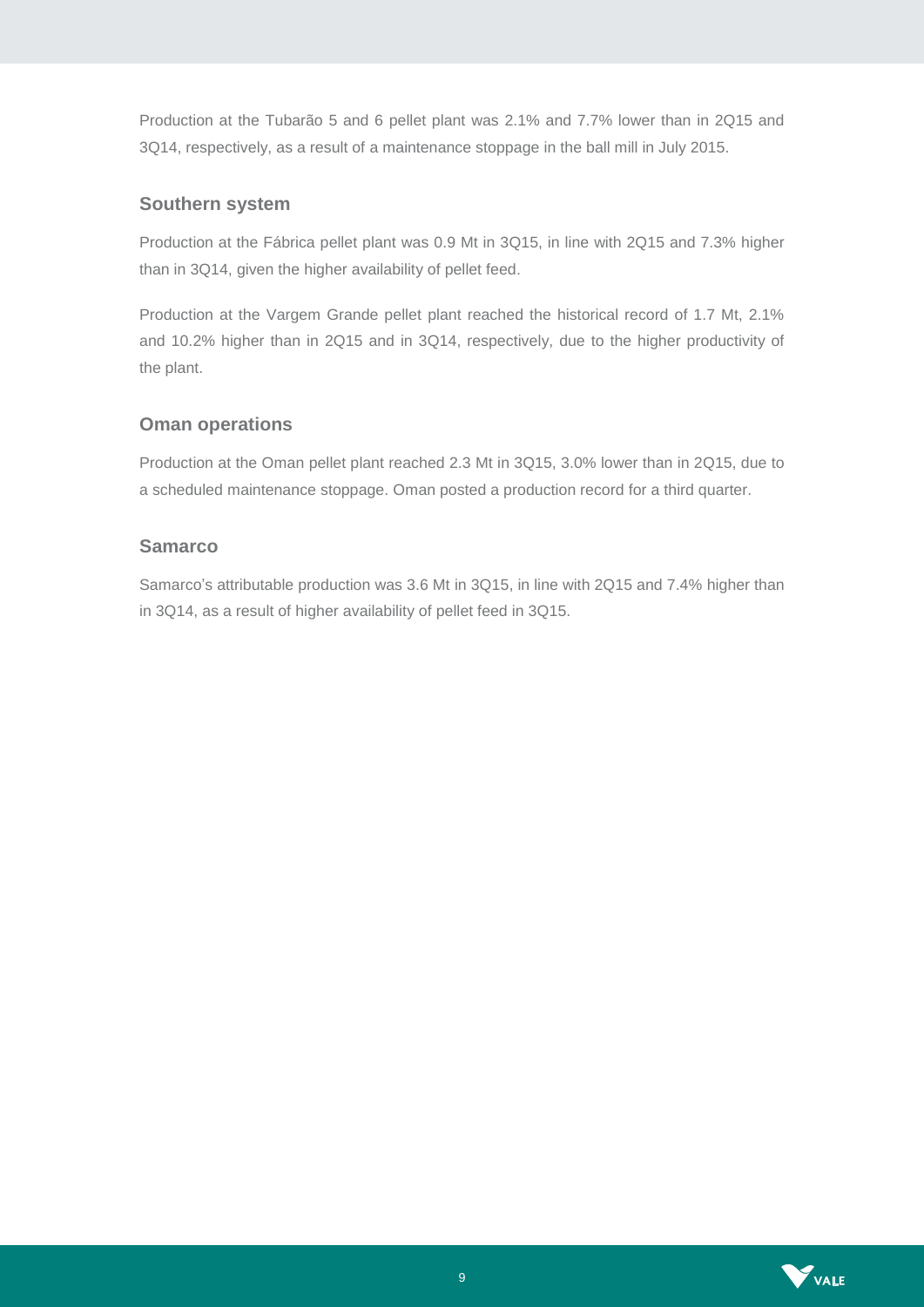# Manganese ore and ferroalloys

|                      |             |          |             |          |       |           | % change  |           |
|----------------------|-------------|----------|-------------|----------|-------|-----------|-----------|-----------|
| 000' metric tons     | <b>3Q15</b> | 2015     | <b>3Q14</b> | 9M15     | 9M14  | 3Q15/2Q15 | 3Q15/3Q14 | 9M15/9M14 |
| <b>MANGANESE ORE</b> | 644         | 554      | 654         | 1.790    | 1.629 | 16.4%     | $-1.4%$   | 9.9%      |
| Azul                 | 468         | 346      | 481         | 1.221    | 1.183 | 35.2%     | $-2.8%$   | 3.3%      |
| Urucum               | 177         | 208      | 158         | 569      | 424   | $-15.0\%$ | 11.9%     | 34.3%     |
| Other mines          | $\Omega$    | $\Omega$ | 15          | $\Omega$ | 23    | n.m.      | n.m.      | n.m.      |
| <b>FERROALLOYS</b>   | 21          | 31       | 41          | 80       | 130   | $-31.6%$  | $-47.7%$  | $-38.8%$  |
| <b>Brazil</b>        | 21          | 31       | 41          | 80       | 130   | $-31.6%$  | $-47.7\%$ | $-38.8%$  |

#### **Production overview**

The ferroalloys plants in Minas Gerais (in Barbacena and Ouro Preto) remain shut down since 2Q15 as existing energy contracts expired and energy costs increased, impairing the economic viability of the ferroalloy operations. Production of manganese ore in the Morro da Mina mine was halted.

### **Manganese ore production**

Production from the Azul manganese mine reached 468,000 t in 3Q15, 35.2% higher than in 2Q15, as production returned to regular levels after the scheduled maintenance stoppage in 2Q15.

Production from the Urucum mine reached 177,000 t in 3Q15, 15.0% lower than in 2Q15, as a result of scheduled maintenance held on the main access to the underground mine.

# **Ferroalloys production**

Ferroalloys production reached 21,000 t, 31.6% lower than in 2Q15 as a result of the stoppage of the ferroalloy plants in the Minas Gerais state.

Ferroalloys quarterly production was comprised of 5,500 t of ferrosilicon manganese alloys (FeSiMn), 10,900 t of high-carbon manganese alloys (FeMnHC) and 4,800 t of mediumcarbon manganese alloys (FeMnMC).

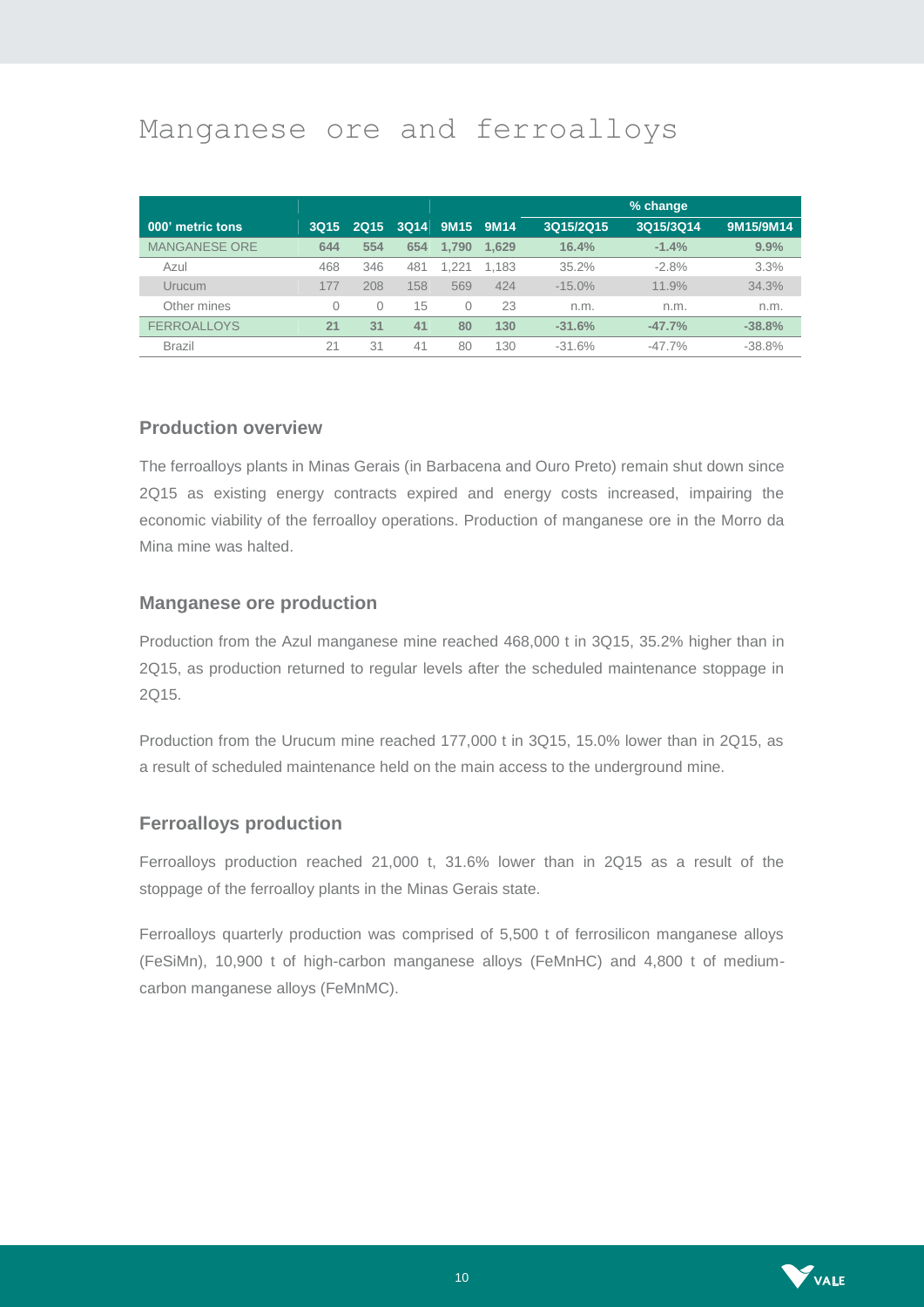

# Nickel

| <u>External production</u> by occident |             |             |             |                  |      |           |           |           |
|----------------------------------------|-------------|-------------|-------------|------------------|------|-----------|-----------|-----------|
|                                        |             |             |             |                  |      |           | % change  |           |
| 000' metric tons                       | <b>3Q15</b> | <b>2Q15</b> | <b>3Q14</b> | 9M <sub>15</sub> | 9M14 | 3Q15/2Q15 | 3Q15/3Q14 | 9M15/9M14 |
| Canada                                 | 38.5        | 43.0        | 41.7        | 120              | 114  | $-10.3%$  | $-7.7\%$  | 5.2%      |
| Sudbury                                | 18.3        | 11.7        | 22.5        | 41               | 49   | 56.8%     | $-18.6%$  | $-15.9%$  |
| Thompson                               | 4.9         | 7.0         | 5.1         | 18               | 20   | $-29.6%$  | $-3.7%$   | $-10.0\%$ |
| <b>Voisey's Bay</b>                    | 9.6         | 15.2        | 9.1         | 38               | 36   | $-36.7%$  | 5.5%      | 7.3%      |
| Ore from third parties <sup>1</sup>    | 5.7         | 9.1         | 5.0         | 23               | 10   | $-37.6%$  | 12.9%     | 138.1%    |
| Indonesia                              | 19.8        | 13.4        | 20.8        | 51               | 58   | 47.9%     | $-4.7%$   | $-12.2%$  |
| New Caledonia <sup>2</sup>             | 7.3         | 4.8         | 3.8         | 19               | 12   | 52.1%     | 92.5%     | 49.3%     |
| <b>Brazil</b>                          | 5.9         | 5.9         | 5.8         | 18               | 16   | $0.1\%$   | 2.5%      | 9.5%      |
| <b>TOTAL NICKEL</b>                    | 71.6        | 67.1        | 72.1        | 208              | 201  | 6.7%      | $-0.7%$   | 3.1%      |

# **Finished production by source**

<sup>1</sup> External feed purchased from third parties and processed into finished nickel in our operations.

<sup>2</sup> On site production of 8,100 t in 3Q15.

#### **Production overview**

Nickel production reached 71,600 t in 3Q15 despite the planned shutdowns in Sudbury and Thompson, and was 6.7% higher than in 2Q15 as a result of higher production in Sudbury, Indonesia and New Caledonia after maintenance shutdowns in 2Q15.

#### **Canadian operations**

Production from the Sudbury mines reached 18,300 t in 3Q15, 56.8% higher than in 2Q15. Production increased as inventory accumulated after the electrical fire in a switchroom at the matte processing unit in 2Q15 was drawn down in 3Q15. Production was 18.6% lower than in 3Q14 as a result of the planned maintenance shutdowns in the Sudbury surface plants in August 2015.

Key work completed encompassed the rebuild of the SAG mill, the overhaul of the acid plant, in preparation for the implementation of the AER project, and the upgrade of the environmental equipment at the Copper Cliff Nickel Refinery.

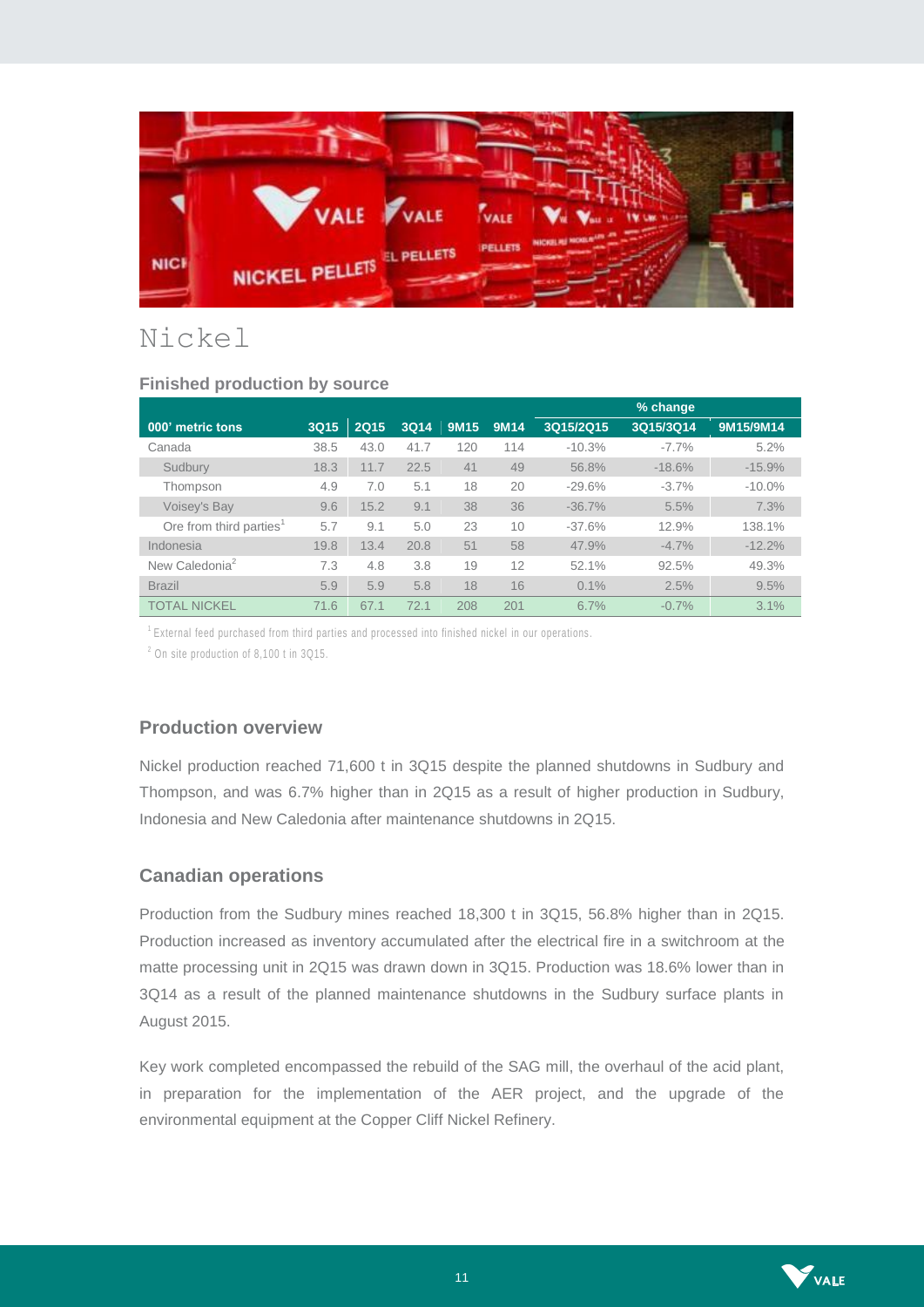Production from the Thompson mines reached 4,900 t in 3Q15, 29.6% lower than in 2Q15 and 3.7% lower than in 3Q14. A comprehensive maintenance shutdown was carried out at the Thompson operations (mines, mill, smelter and refinery) in August 2015 with the replacement of the original skip hoist at the Thompson mine.

Production from the Voisey's Bay mine reached 9,600 t in 3Q15, 36.7% lower than in 2Q15, as a result of the Sudbury and Thompson smelter planned maintenance in August 2015.

Production from the Long Harbour processing plant reached 3,600 t of finished nickel in 3Q15. The plant is currently processing a blend of PTVI matte and Voisey's Bay concentrate and is expected to process only Voisey's Bay concentrate as of the end of 2015.

# **Indonesian operation (PTVI)**

Production of nickel in matte from the Indonesian operations at Sorowako reached the record of 22,100 t in 3Q15, 15.0% and 14.7% higher than in 2Q15 and in 3Q14, respectively. In the first half of 2015, PTVI underwent major maintenance work on furnaces #1, #2 and #4, all of which were fully operational by 3Q15.

Production of finished nickel from PTVI reached 19,800 t, 47.9% higher than in 2Q15 as the availability of matte from PTVI was restored after the maintenance shutdowns carried out in 1H15.

# **New Caledonia operations (VNC)**

Production of NiO and NHC at VNC reached 7,900 t in 3Q15, setting a new record. The  $4^{\text{th}}$ filter and a second redesigned fluid bed roaster were brought on line during the plant shutdown carried out in 2Q15, leading to a better performance in 3Q15. VNC is expected to achieve 75% of nameplate capacity in 4Q15.

# **Brazilian operation (Onça Puma)**

Production from the Onça Puma operation reached 5,900 t, a record for a third quarter and in line with production in 2Q15.

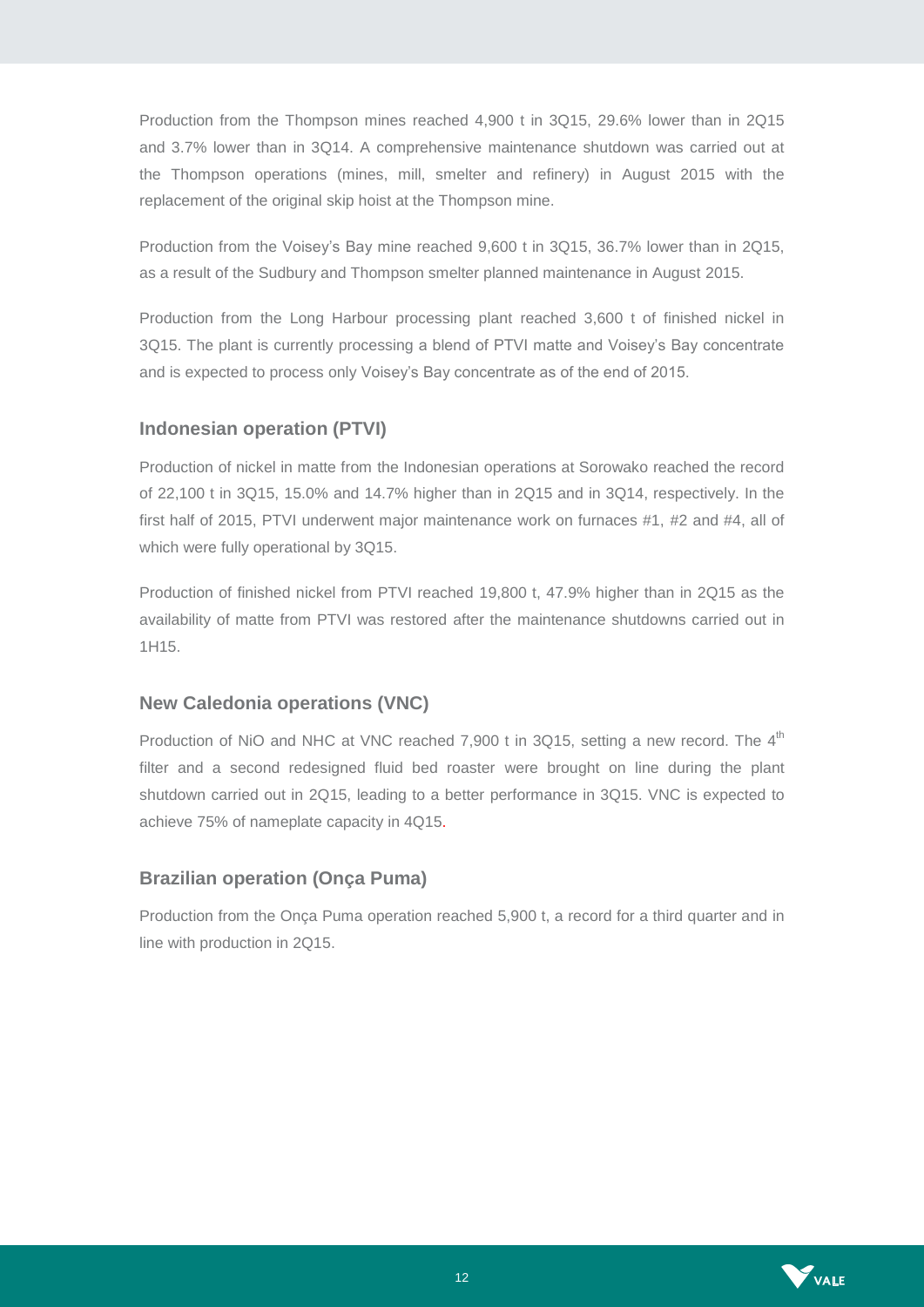

# Copper

|                         |      |             |       |                  |                |           | % change  |           |
|-------------------------|------|-------------|-------|------------------|----------------|-----------|-----------|-----------|
| 000' metric tons        | 3Q15 | <b>2Q15</b> | 3Q14  | 9M <sub>15</sub> | <b>9M14</b>    | 3Q15/2Q15 | 3Q15/3Q14 | 9M15/9M14 |
| <b>BRAZIL</b>           | 65.4 | 67.0        | 56.3  | 195              | 150            | $-2.4%$   | 16.2%     | 30.0%     |
| Sossego                 | 25.3 | 29.0        | 30.4  | 81               | 83             | $-12.7%$  | $-16.7%$  | $-2.0%$   |
| Salobo                  | 40.1 | 38.0        | 25.9  | 113              | 67             | 5.5%      | 54.8%     | 70.1%     |
| <b>CANADA</b>           | 31.4 | 35.1        | 45.8  | 109              | 116            | $-10.4%$  | $-31.4%$  | $-6.6%$   |
| Sudbury                 | 19.0 | 22.4        | 30.8  | 67               | 74             | $-15.4%$  | $-38.5%$  | $-10.3%$  |
| Thompson                | 0.1  | 0.7         | 0.4   |                  | $\overline{A}$ | $-88.2%$  | $-79.9%$  | $-23.2%$  |
| Voisey's Bay            | 7.8  | 5.9         | 7.4   | 21               | 21             | 32.3%     | 5.8%      | $-1.4%$   |
| Ore from third parties  | 4.6  | 6.1         | 7.2   | 20               | 19             | $-24.8%$  | $-36.5%$  | 2.5%      |
| <b>TOTAL EX-LUBAMBE</b> | 96.9 | 102.1       | 102.2 | 303              | 266            | $-5.1%$   | $-5.2%$   | 13.9%     |
| Lubambe <sup>1</sup>    | 2.4  | 2.7         | 2.6   | 8                | 8              | $-12.6%$  | $-9.3%$   | $-3.3%$   |
| <b>TOTAL COPPER</b>     | 99.3 | 104.9       | 104.8 | 311              | 274            | $-5.3%$   | $-5.3%$   | 13.5%     |

#### **Finished production by source**

<sup>1</sup> Attributable production.

# **Production overview**

Copper output reached 99,300 t in 3Q15, 5.3% lower than in 2Q15 and in 3Q14, as a result of a planned maintenance shutdown in Sudbury.

#### **Brazilian operations**

Production of copper in concentrate at Sossego totaled 25,300 t in 3Q15, 12.7% and 16.7% lower than in 2Q15 and in 3Q14, respectively, as a result of a maintenance stoppage in the primary crusher in July 2015.

Production of copper in concentrate at Salobo totaled 40,100 t in 3Q15 as a result of the ongoing ramp-up of Salobo. The ramp-up was weaker than expected in July and August but recovered in September with capacity utilization exceeding 90%. Salobo is expected to achieve 100% capacity utilization in 4Q15.

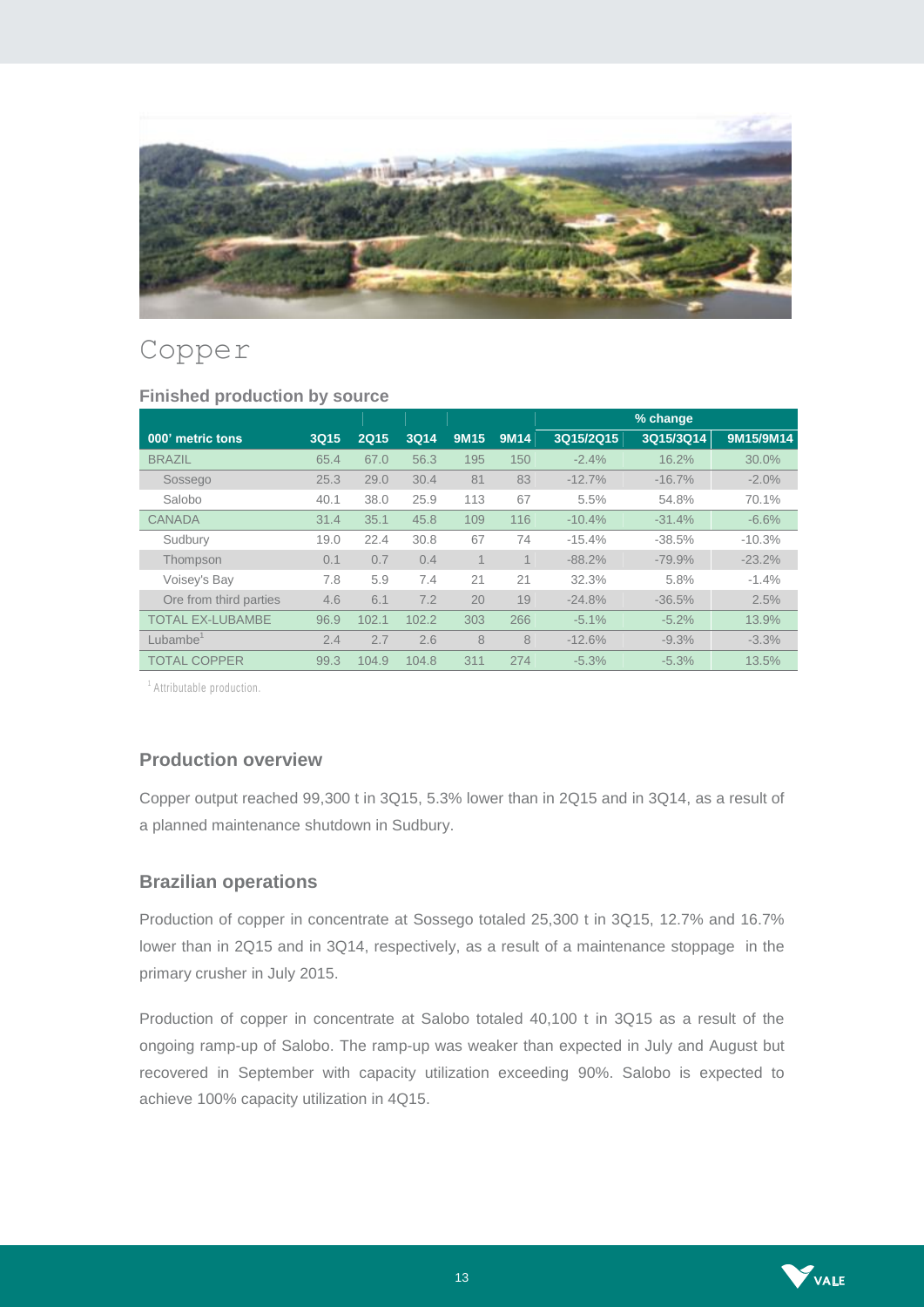# **Canadian operations**

Production of copper from the Sudbury operation reached 19,000 t, 15.4% and 38.5% lower than in 2Q15 and 3Q14, respectively, as a result of the planned maintenance carried out in August 2015.

Production of copper in concentrate at Voisey's Bay reached 7,800 t, 32.3% and 5.8% higher than in 2Q15 and 3Q14, respectively, after the planned maintenance carried out in the mill in 2Q15.

# **African operation (Lubambe)**

Lubambe is ramping up and delivered 6,000 t of copper in concentrate on a 100% basis (attributable production of 2,400 t). Lubambe has a nominal capacity of 45,000 t per year.

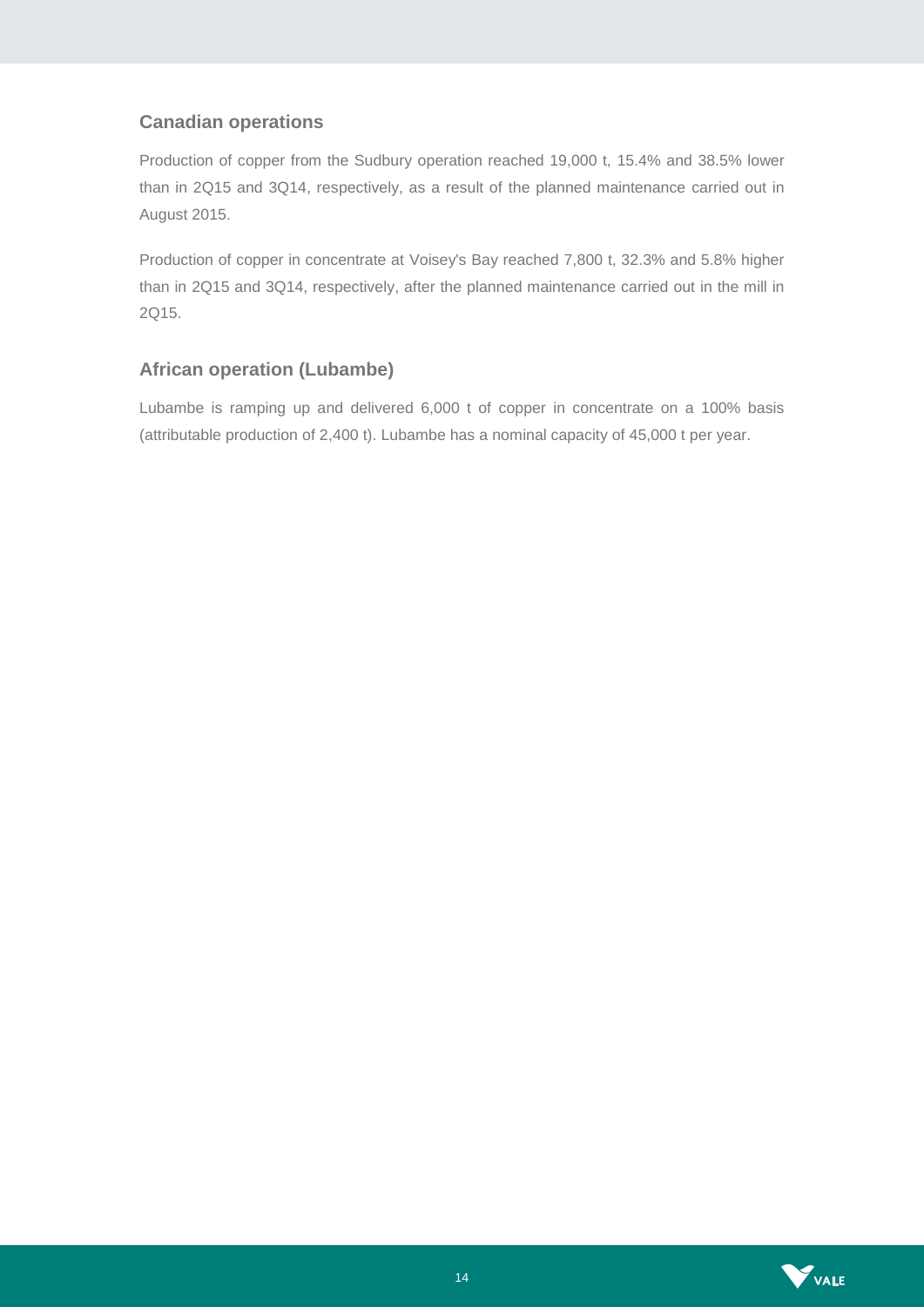

# Nickel and copper by-products

|                                      |       |             |      |             |             |           | % change  |           |
|--------------------------------------|-------|-------------|------|-------------|-------------|-----------|-----------|-----------|
|                                      | 3Q15  | <b>2Q15</b> | 3Q14 | <b>9M15</b> | <b>9M14</b> | 3Q15/2Q15 | 3Q15/3Q14 | 9M15/9M14 |
| <b>COBALT</b><br>(metric tons)       | 1,171 | 1,122       | 884  | 3.262       | 2,477       | 4.4%      | 32.4%     | 31.7%     |
| Sudbury                              | 171   | 97          | 320  | 479         | 607         | 75.5%     | $-46.7%$  | $-21.0%$  |
| Thompson                             | 91    | 146         | 142  | 279         | 330         | $-37.6%$  | $-35.9%$  | $-15.4%$  |
| Voisey's Bay                         | 263   | 367         | 74   | 759         | 711         | $-28.3%$  | 254.2%    | 6.8%      |
| <b>VNC</b>                           | 611   | 441         | 294  | 1.611       | 755         | 38.6%     | 107.6%    | 113.4%    |
| <b>Others</b>                        | 34    | 70          | 53   | 134         | 75          | $-51.2%$  | $-35.1%$  | 79.3%     |
| <b>PLATINUM</b><br>$(000'$ oz troy)  | 29    | 46          | 54   | 116         | 130         | $-38.1%$  | $-46.7%$  | $-10.4%$  |
| Sudbury                              | 29    | 46          | 54   | 116         | 130         | $-38.1%$  | $-46.7%$  | $-10.4%$  |
| <b>PALLADIUM</b><br>$(000'$ oz troy) | 56    | 109         | 111  | 262         | 286         | $-48.8%$  | $-49.6%$  | $-8.5%$   |
| Sudbury                              | 56    | 109         | 111  | 262         | 286         | $-48.8%$  | $-49.6%$  | $-8.5%$   |
| <b>GOLD</b><br>$(000'$ oz troy)      | 100   | 100         | 84   | 303         | 228         | 0.1%      | 19.0%     | 32.9%     |
| Sudbury                              | 15    | 23          | 21   | 64          | 59          | $-34.8%$  | $-28.1%$  | 9.8%      |
| Sossego                              | 19    | 22          | 22   | 62          | 58          | $-11.6%$  | $-11.7%$  | 7.8%      |
| Salobo                               | 66    | 56          | 42   | 176         | 111         | 18.5%     | 58.2%     | 58.1%     |
| <b>SILVER</b><br>$(000'$ oz troy)    | 415   | 255         | 274  | 1,151       | 976         | 62.9%     | 51.3%     | 17.9%     |
| Sudbury                              | 415   | 255         | 274  | 1,151       | 976         | 62.9%     | 51.3%     | 17.9%     |

**Finished production by source**

# **Cobalt**

Cobalt production reached 1,171 t in 3Q15, the best performance for a third quarter and 4.4% higher than the previous quarter, mainly as a result of performance improvements in VNC and the processing of inventory built in Sudbury throughout 2Q15 as a result of the production interruption in the matte processing plant in 2Q15.

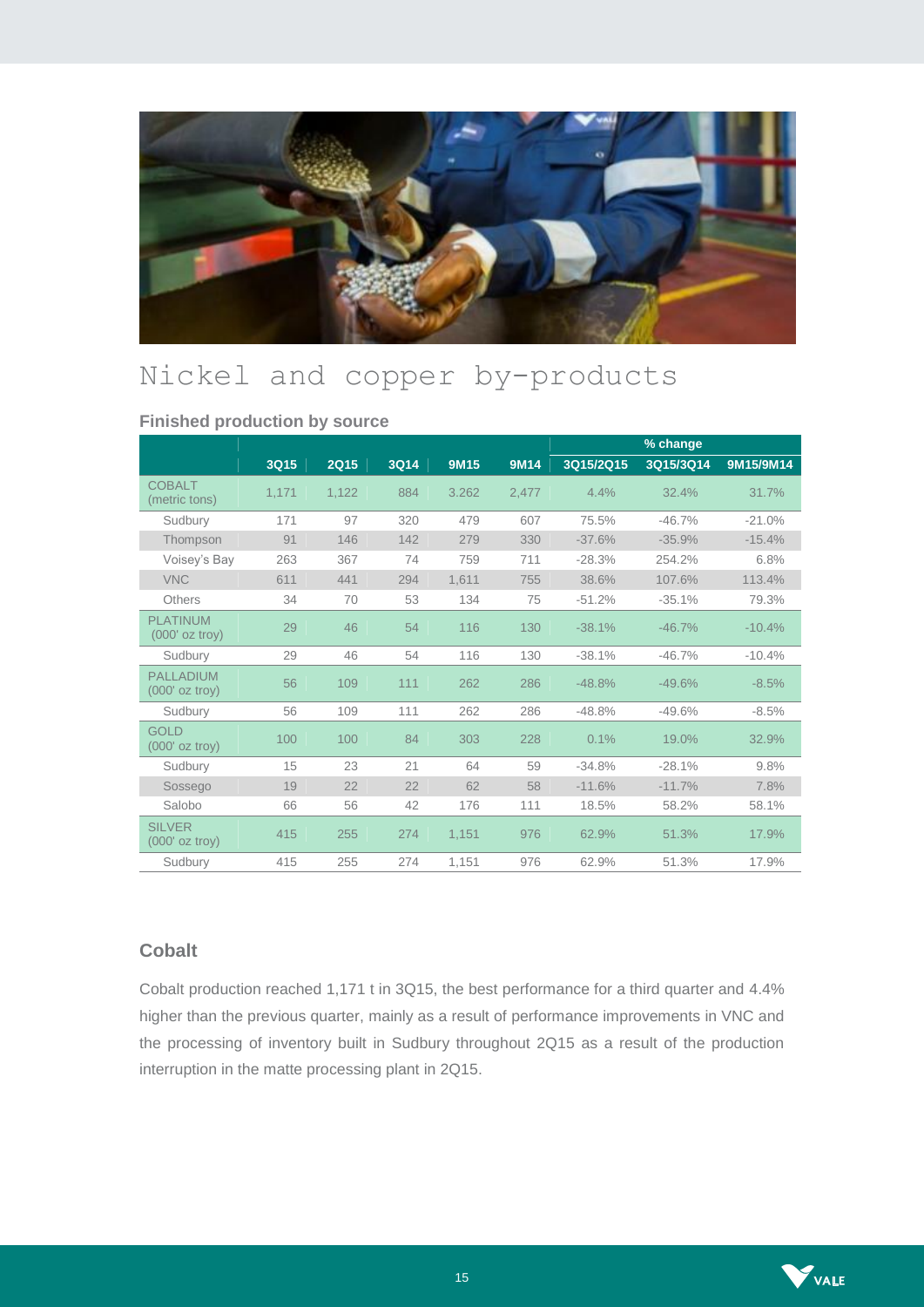# **Platinum and palladium**

Platinum production was 29,000 oz and palladium production was 56,000 oz, 38.1% and 48.8% lower than in 2Q15, respectively, as a result of the planned maintenance shutdown in Sudbury.

# **Gold**

Gold production was 100,000 oz in 3Q15, the best performance ever for a third quarter, as a result of the record production from Salobo.

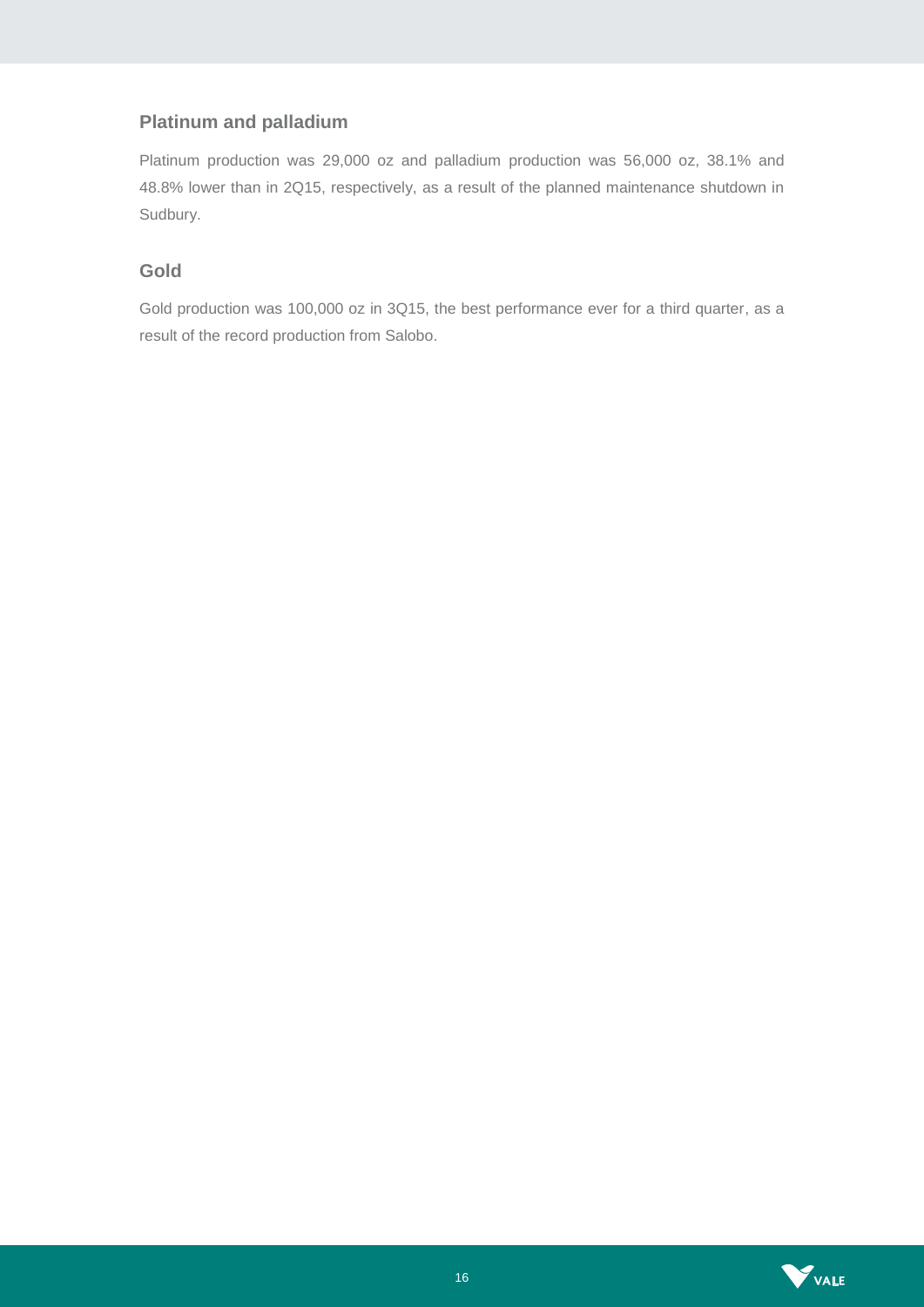

# Coal

|                           |                |             |       |                  |       |           | % change  |           |
|---------------------------|----------------|-------------|-------|------------------|-------|-----------|-----------|-----------|
| 000' metric tons          | 3Q15           | <b>2Q15</b> | 3Q14  | 9M <sub>15</sub> | 9M14  | 3Q15/2Q15 | 3Q15/3Q14 | 9M15/9M14 |
| <b>METALLURGICAL COAL</b> | 1.644          | 1.628       | 1.759 | 4.540            | 4.653 | 1.0%      | $-6.5%$   | $-2.4%$   |
| Moatize                   | 914            | 886         | 828   | 2.527            | 2.137 | 3.2%      | 10.3%     | 18.2%     |
| <b>Carborough Downs</b>   | 730            | 742         | 620   | 2.013            | 1.284 | $-1.6%$   | 17.8%     | 56.7%     |
| Integra Coal              | 0              | 0           | 101   | 0                | 715   | n.m.      | n.m.      | n.m.      |
| <b>Isaac Plains</b>       | $\overline{0}$ | $\Omega$    | 209   | $\Omega$         | 516   | n.m.      | n.m.      | n.m.      |
| <b>THERMAL COAL</b>       | 408            | 384         | 582   | 1.219            | 1.682 | 6.3%      | $-29.9%$  | $-27.5%$  |
| Moatize                   | 408            | 384         | 468   | 1.219            | 1.338 | 6.3%      | $-12.8%$  | $-8.9%$   |
| Integra Coal              | $\overline{0}$ | $\Omega$    | 28    | $\Omega$         | 92    | n.m.      | n.m.      | n.m.      |
| <b>Isaac Plains</b>       | 0              | $\Omega$    | 86    | 0                | 252   | n.m.      | n.m.      | n.m.      |
| <b>TOTAL COAL</b>         | 2.052          | 2.012       | 2.340 | 5.759            | 6.335 | 2.0%      | $-12.3%$  | $-9.1\%$  |

# **Production overview**

Coal production reached 2.1 Mt in 3Q15, 2.0% higher than in 2Q15 and 12.3% lower than in 3Q14, reflecting the stoppage of the Integra Coal and the Isaac Plains mines.

# **Australian operations**

Production at the Carborough Downs mine achieved 730,000 t in 3Q15, the highest production for a third quarter, 17.8% higher than in 3Q14 but 1.6% lower than in 2Q15.

The Integra Coal mine was placed in care and maintenance in 2Q14. The open cut production continued throughout 3Q14 in a reduced capacity until coal production ceased.

The Isaac Plains mine was also placed in care and maintenance in 3Q14. The open cut production continued throughout 4Q14, until coal production ceased.

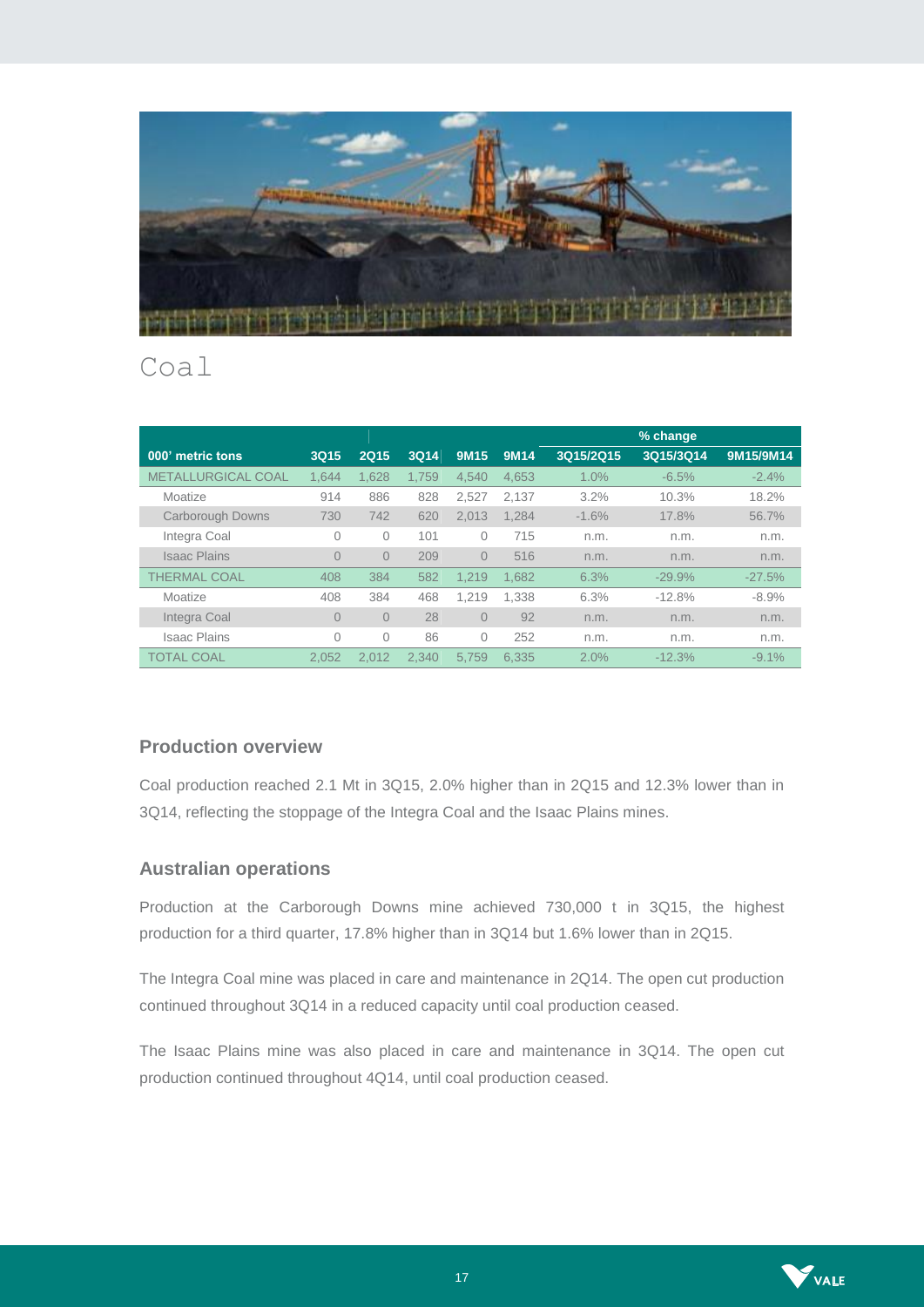#### **Moatize operations**

Production at Moatize was 1.322 Mt in 3Q15, 52,000 t higher than in 2Q15 despite two weeks of plant shutdown in July 2015. September production reached 0.537 Mt, driven by performance improvements in the Coal Handling Processing Plant (CHPP). Production of metallurgical coal in Moatize reached 0.914 Mt.

The ramp-up of the first phase of the Moatize coal project is currently restricted by the logistics infrastructure – railway and port – which do not allow for the total utilization of the mine's nominal capacity of 11 Mtpy.

The greenfield sections of the railway were concluded and the main brownfield section of the railway (Section 7) reached 86% physical progress with completion expected by December 2015. The Nacala Logistics Corridor (NLC) already transported 2,760 wagons and discharged 150 kt of coal at the port. The Port stacker that collapsed at the Nacala port on July 19th should be commissioned in April 2016, not impacting the port´s ramp up curve. With the ramp-up of the NCL, the logistics bottleneck will be gradually eliminated.

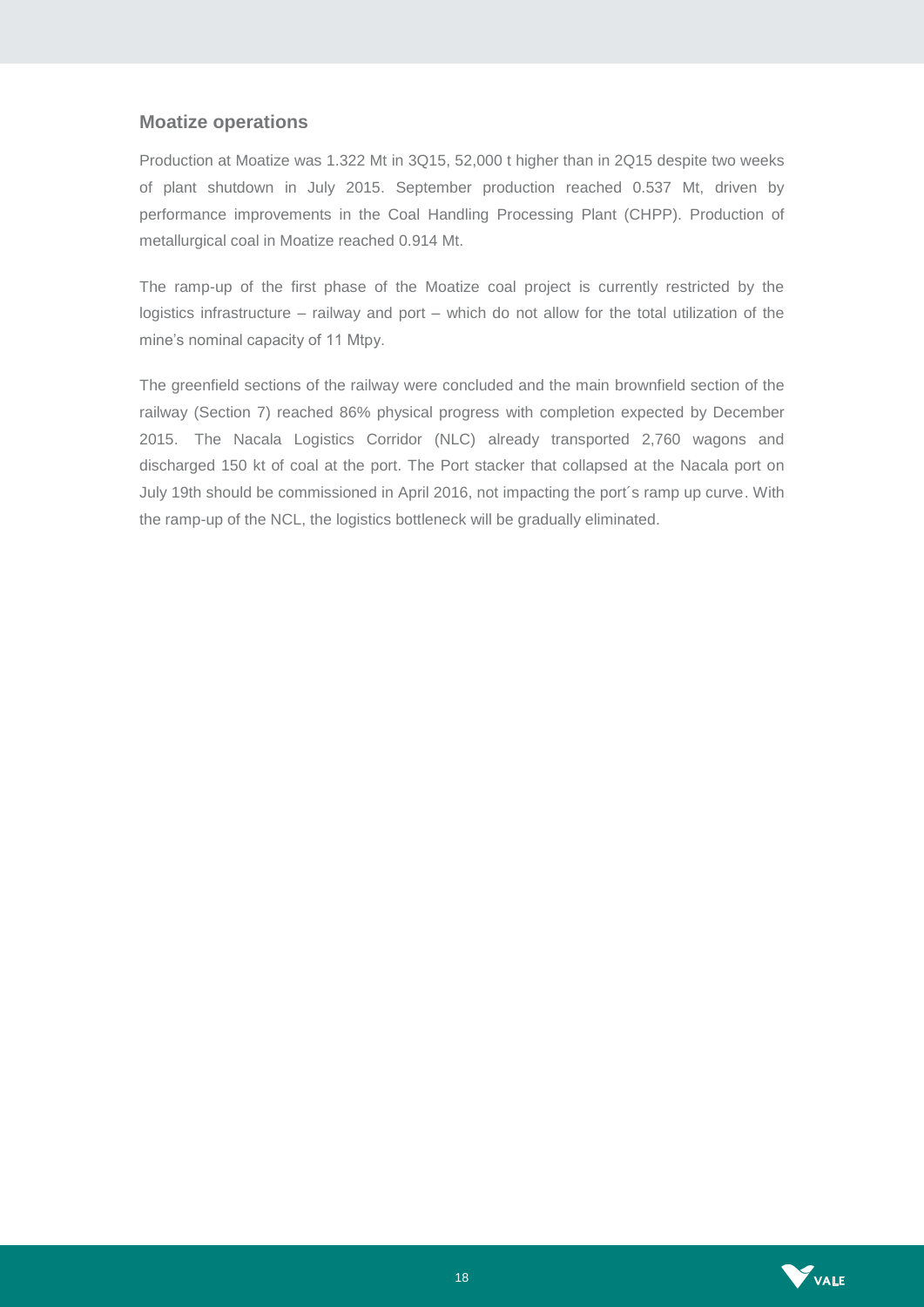

# Fertilizer Nutrients

#### **Potash**

|                         |      |      |      |                             |     |           | % change  |           |
|-------------------------|------|------|------|-----------------------------|-----|-----------|-----------|-----------|
| <b>000' metric tons</b> | 3015 | 2015 |      | 3Q14 9M15 9M14 <sup>。</sup> |     | 3Q15/2Q15 | 3Q15/3Q14 | 9M15/9M14 |
| <b>POTASH</b>           | 125  | 111  | 140. | 344                         | 345 | $11.7\%$  | $-10.9\%$ | $-0.4\%$  |
| Taguari-Vassouras       | 125  | 111  | 140. | 344                         | 345 | 11.7%     | $-10.9\%$ | $-0.4\%$  |

#### **Phosphates**

|                  |             |             |             |       |       |           | % change  |           |
|------------------|-------------|-------------|-------------|-------|-------|-----------|-----------|-----------|
| 000' metric tons | <b>3Q15</b> | <b>2Q15</b> | <b>3Q14</b> | 9M15  | 9M14  | 3Q15/2Q15 | 3Q15/3Q14 | 9M15/9M14 |
| PHOSPHATE ROCK   | 1.935       | 2.114       | 2.158       | 6.041 | 6.212 | $-8.5%$   | $-10.4%$  | $-2.8%$   |
| <b>Brazil</b>    | 977         | 1.102       | 1.185       | 3.179 | 3.416 | $-11.4%$  | $-17.6%$  | $-6.9%$   |
| Bavóvar          | 958         | 1.012       | 973         | 2.862 | 2.797 | $-5.3%$   | $-1.5%$   | 2.3%      |
| MAP <sup>1</sup> | 242         | 287         | 248         | 820   | 787   | $-15.5%$  | $-2.1%$   | 4.2%      |
| TSP <sup>2</sup> | 189         | 240         | 226         | 660   | 656   | $-21.0%$  | $-16.1%$  | 0.7%      |
| SSP <sup>3</sup> | 495         | 470         | 531         | 1.430 | 1.394 | 5.3%      | $-6.8%$   | 2.5%      |
| DCP <sup>4</sup> | 130         | 84          | 121         | 351   | 367   | 53.7%     | 6.9%      | $-4.4%$   |

<sup>1</sup> Monoammonium phosphate

<sup>2</sup> Triple superphosphate

<sup>3</sup> Single superphosphate

<sup>4</sup> Dicalcium phosphate

#### **Potash**

Potash production totaled 125,000 t in 3Q15, 11.7% higher than in 2Q15, after the corrective maintenance stoppage carried out in 2Q15. Production was 10.9% lower than in 3Q14, due to: (i) lower physical availability of equipment and (ii) lower grades at the mine.

#### **Phosphate Rock**

Phosphate rock production was 1.0 Mt in 3Q15, 11.4% and 17.6% lower than in 2Q15 and 3Q14, respectively, due to: (i) lower production of phosphate rock in Araxá as a result of the production stoppage in Guará, and (ii) the production stoppage in the Patos de Minas Unit for balancing the supply chain of SSP.

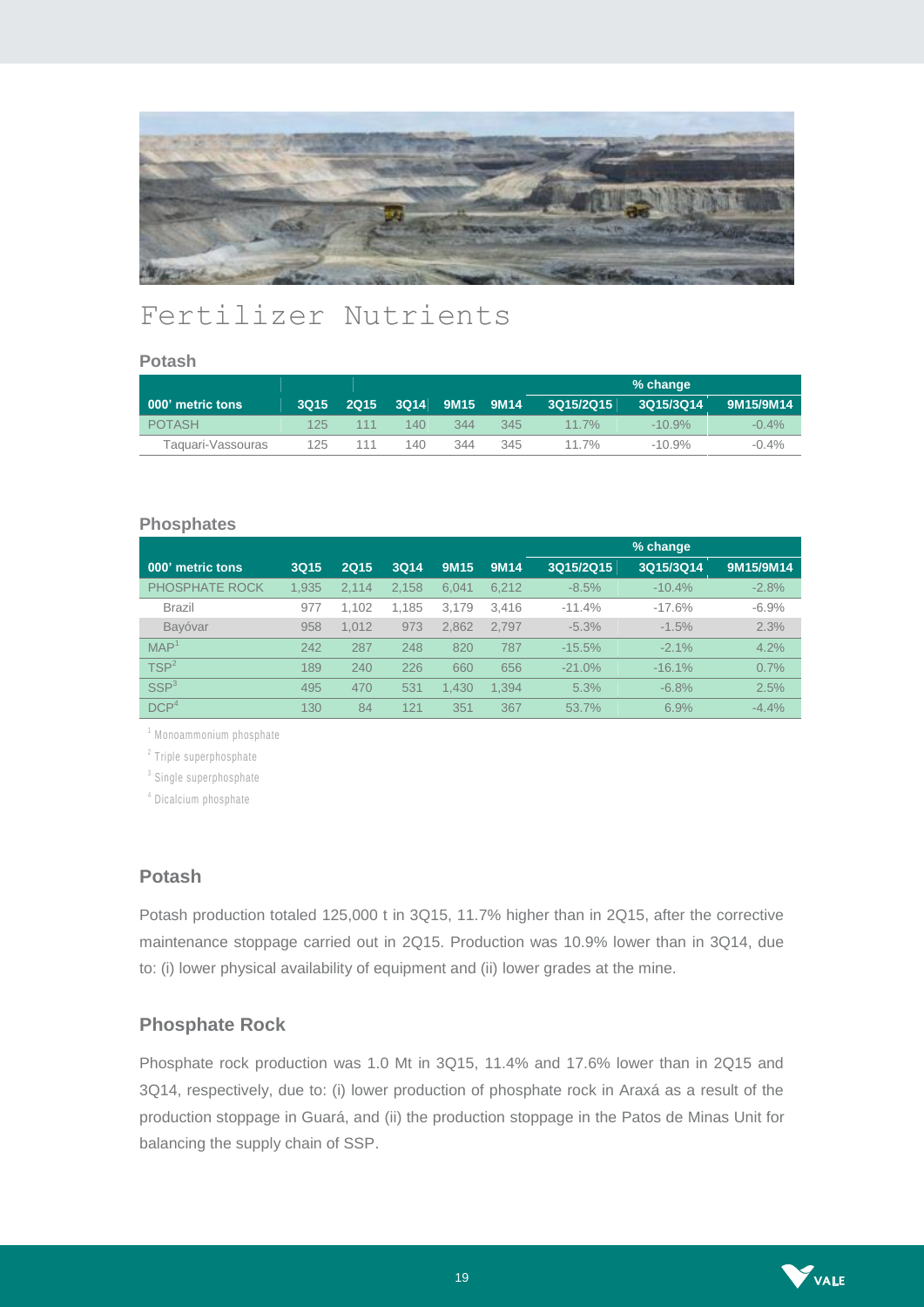Production at Bayóvar was 5.3% and 1.5% lower than in 2Q15 and 3Q14, respectively, due to lower physical availability of equipment at the plant.

# **MAP**

Production of MAP (monoammonium phosphate) totaled 242,000 t in 3Q15, 15.5% and 2.1% lower than in 2Q15 and 3Q14, respectively, due to limited availability of phosphoric acid.

# **TSP**

Production of TSP (triple superphosphate) totaled 189,000 t in 3Q15, 21.0% and 16.1% lower than in 2Q15 and 3Q14, respectively, due to the annual maintenance stoppage in the acid phosphoric acid plant prioritizing the production of MAP.

# **SSP**

The production of SSP (single superphosphate) totaled 495,000 t in 3Q15, 5.3% higher than in 2Q15, mainly due to higher availability in Catalão and Uberaba. Production was 6.8% lower than in 3Q14, as a result of the production stoppage at Araxá, for balancing SSP supply to market demand.

# **DCP**

DCP (dicalcium phosphate) production totaled 130,000 t in 3Q15, 53.7% and 6.9% higher than in 2Q15 and in 3Q14, respectively, after the annual maintenance stoppage carried out in Cajati last quarter.